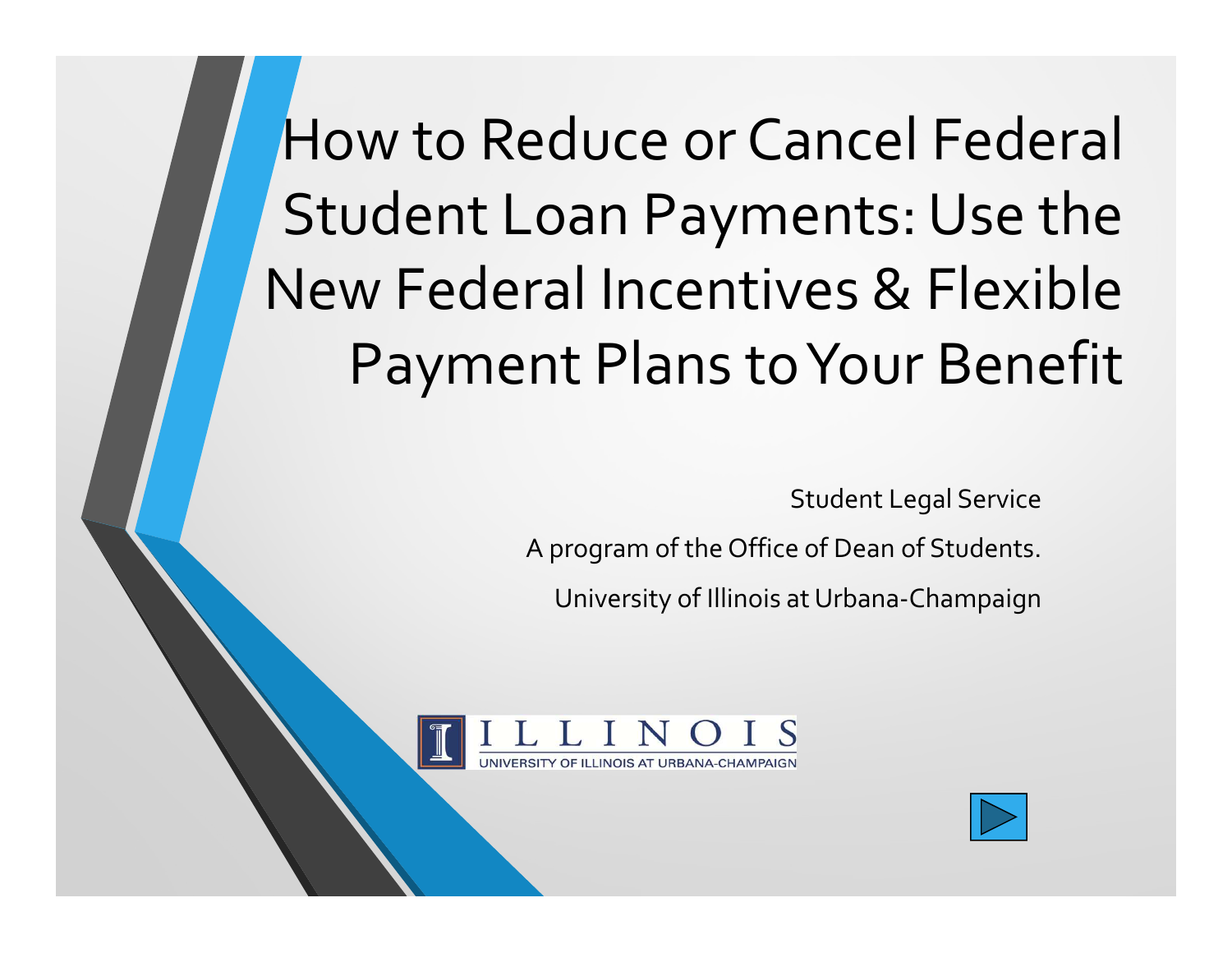Alert – This Presentation is a Guide - NOT Legal Advice You Should Rely on Without Checking the Details of the Current Plans and Programs That May Apply To You

- $\bullet$ You should always check the details of any payment plan, programs and other possible new changes in the law to determine how the information in this presentation applies to you.
- The Consumer Financial Protection Bureau (CFPB) provides additional information about Federal student loan payment.
- If you have a complaint about your loan service or problem, contact CFPB.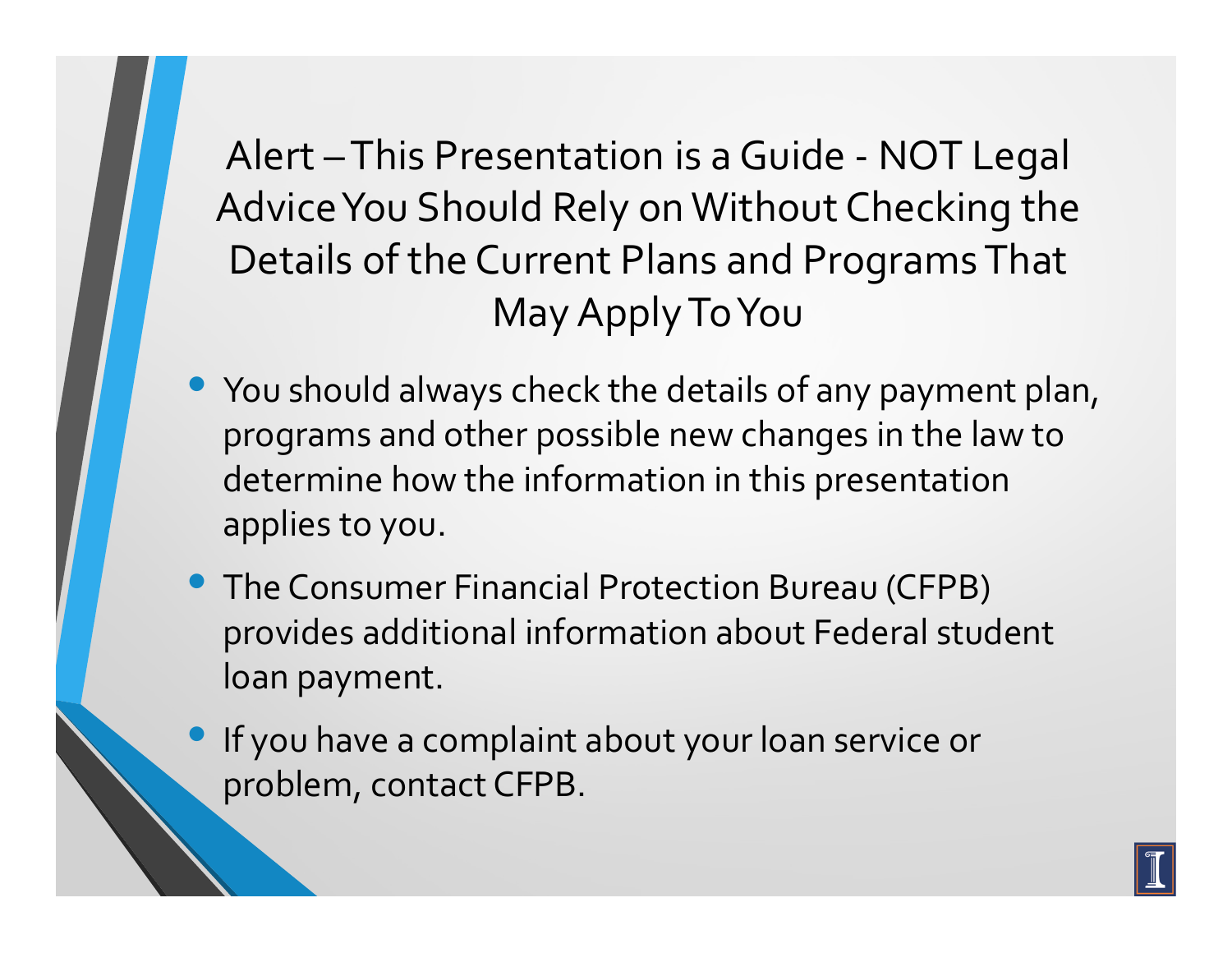• If you increase the time you take to pay using a payment plan will likely result in you paying more interest. The payment calculator tool at www.nslds.ed.gov or www.studentloans.gov will help you evaluate this.

- You can make extra payments you specifically designate as payment on principal. This will allow you to reduce the total interest and payoff your loan sooner than only making the payments scheduled in your plan.
- $\bullet$  Extra payments not designated as principal payments will be treated as early payment of scheduled payments. If you know you will be missing some payments, pay early, the entire payment.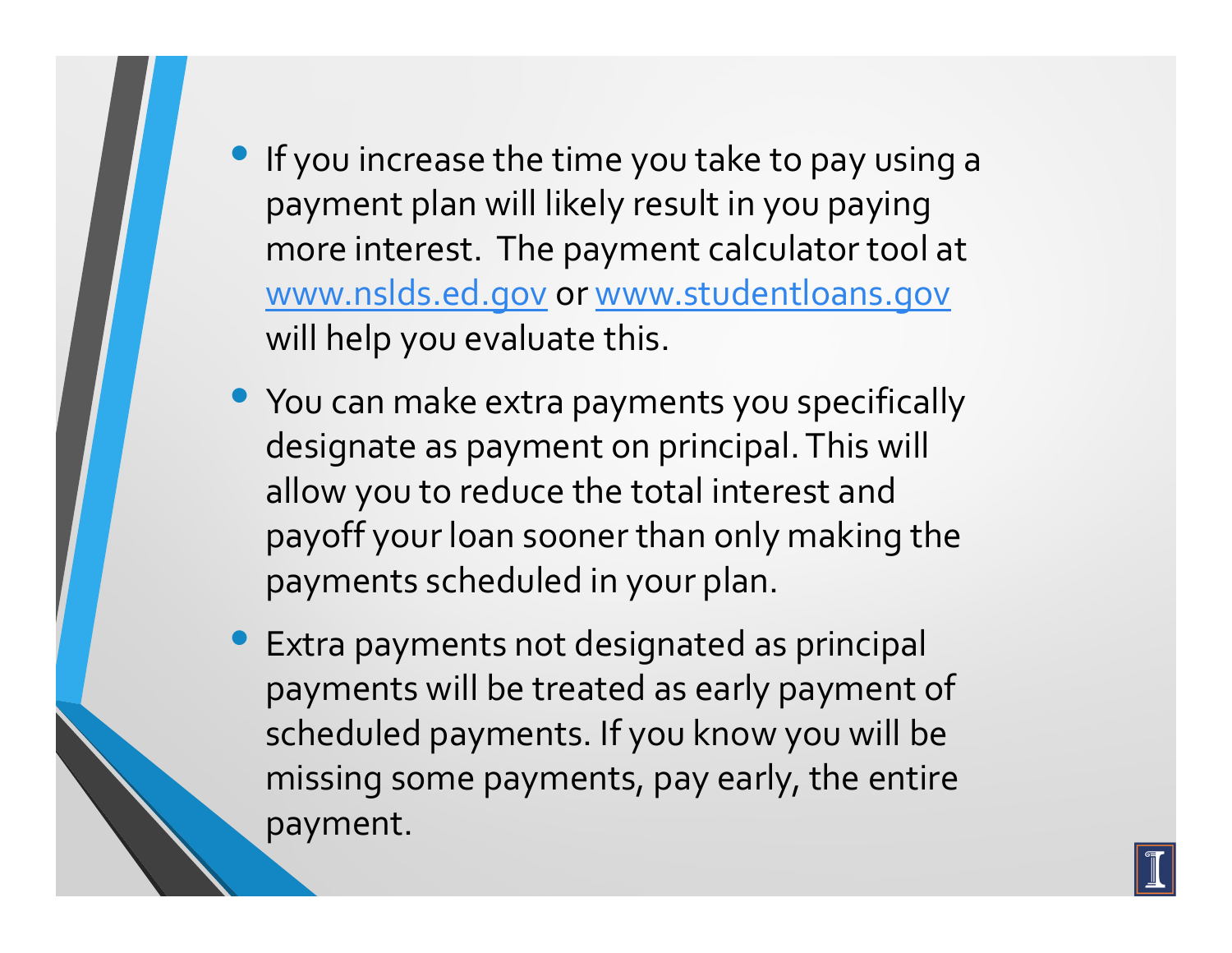Step 1 – Initial Steps for Selecting Payment Plan and Programs you Might Use.

- $\bullet$  Find out what type of loans you have and the amount of the loans
- Program eligibility for most programs depends on the type of loan
- Your payment(s) will be based on the total amount of the loans and the interest the loan carries.
- Generally, it is best to apply to consolidate loans into one loan with a blended interest rate so you only make one payment, apply for one deferment and only have to make one application to take other actions.



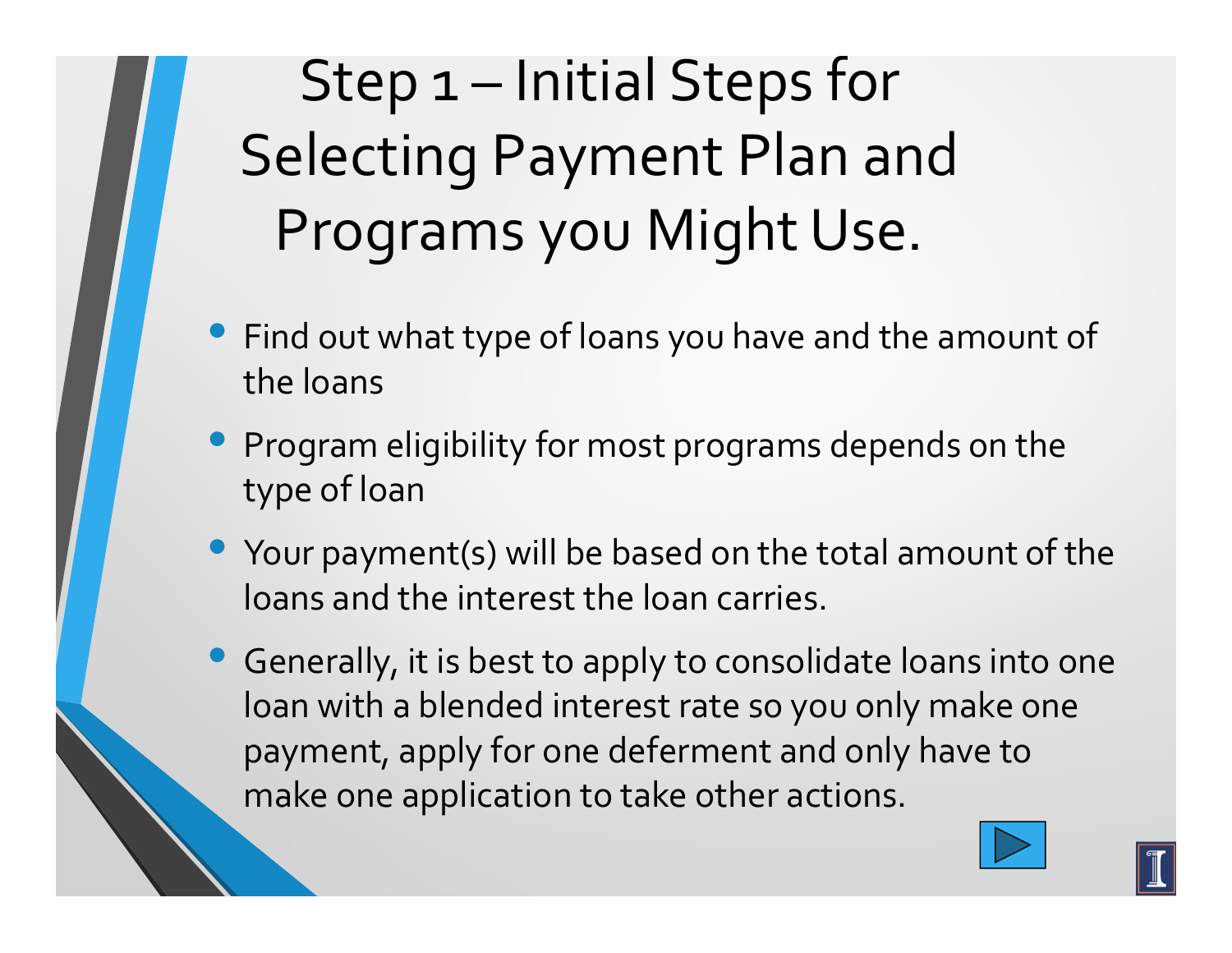Use These Websites to Find Out the Type and Amount of Your Federal Student Loans

- $\bullet$ **www. nslds.ed.gov.**
- $\bullet$ **www.studentloans.gov**

These websites are also your gateway to specific information for payment plan options and the programs summarized here, your loan information and tools you can use to evaluate the impact of using repayment plans, consolidating loans and other program information.

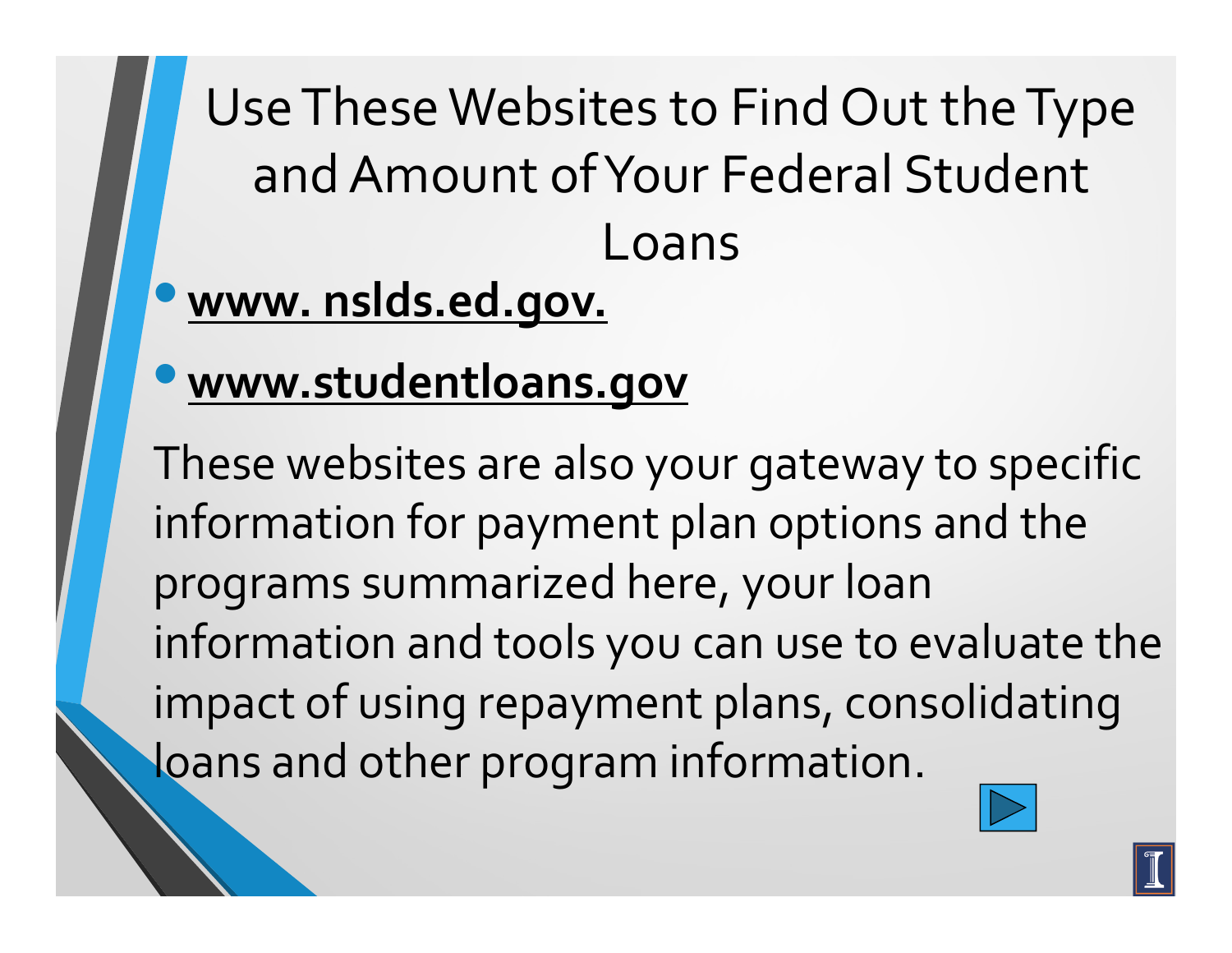# Step 2

#### WHEN WILL YOUR REPAYMENT OF LOANS START?

Once you are no longer attending school at least half time, you have a 6 month grace period before your payments begin with most loans. Interest accrues during this time. If you did not have to pay interest when in school (Subsidized Loan), this interest will simply be treated as accrued interest but not included as additional principal.

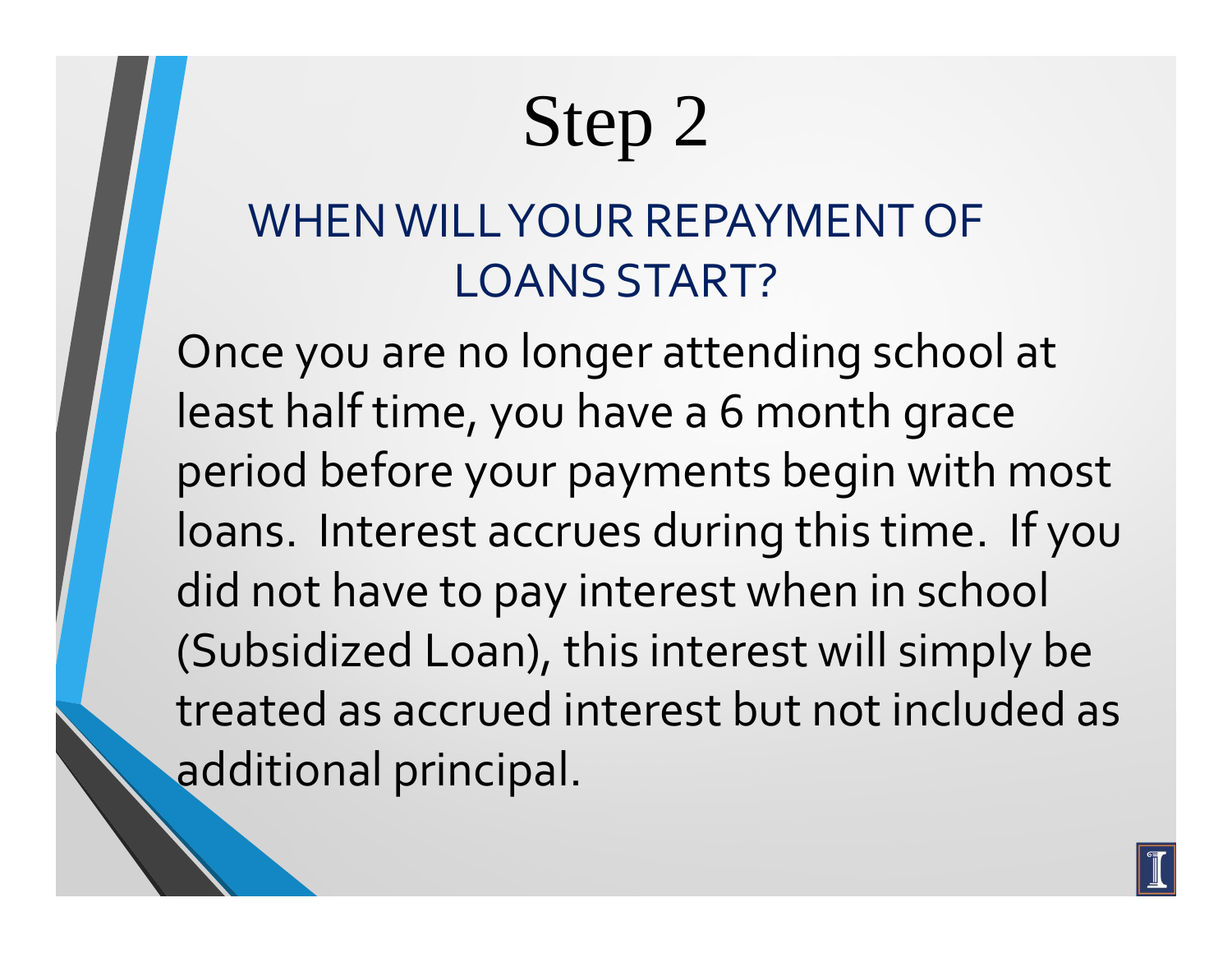## CHOICES TO MAKE DURING THE GRACE PERIOD:

- $\bullet$  Determine the type and amounts of your loans – use www.nslds.ed.gov (obtain a PIN and you can find the details about your Federal loans) and www.studentaid.ed.gov/repaying (find specific information and calculation tools to compare options)
- $\bullet$  Decide to consolidate the loans, if possible. Contact your loan servicer to do this. You can find the loan servicer information at these websites.
- $\bullet$  Select the payment plan and check to see if there is a program that may lead to a reduction in your payments if you work in certain fields or have certain loans. This information is summarized in this presentation.

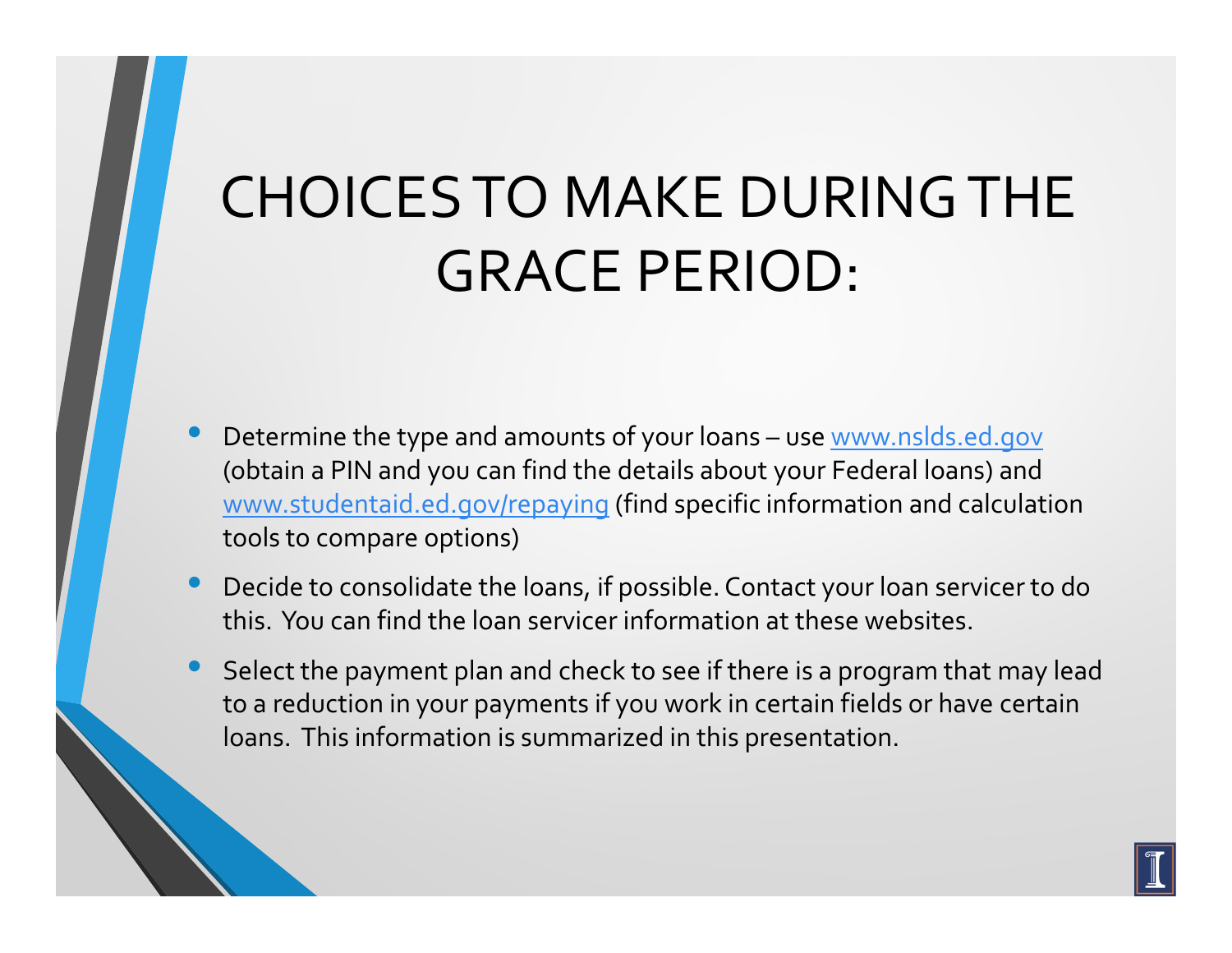### What to do if you cannot begin payments at end of the Grace Period

- $\bullet$  If you cannot begin your payments at the end of the Grace Period, before the end of that period, apply for a deferral from your loan service provider. Reasons such as:
- $\bullet$  Unemployed or inability to find full time work, or economic hardship is sufficient to obtain a deferment for up to 3 years.
- $\bullet$  If you become temporarily or permanently disabled, you are eligible for a deferment. If it is a permanent disability, you can also seek cancellation of the remaining debt.

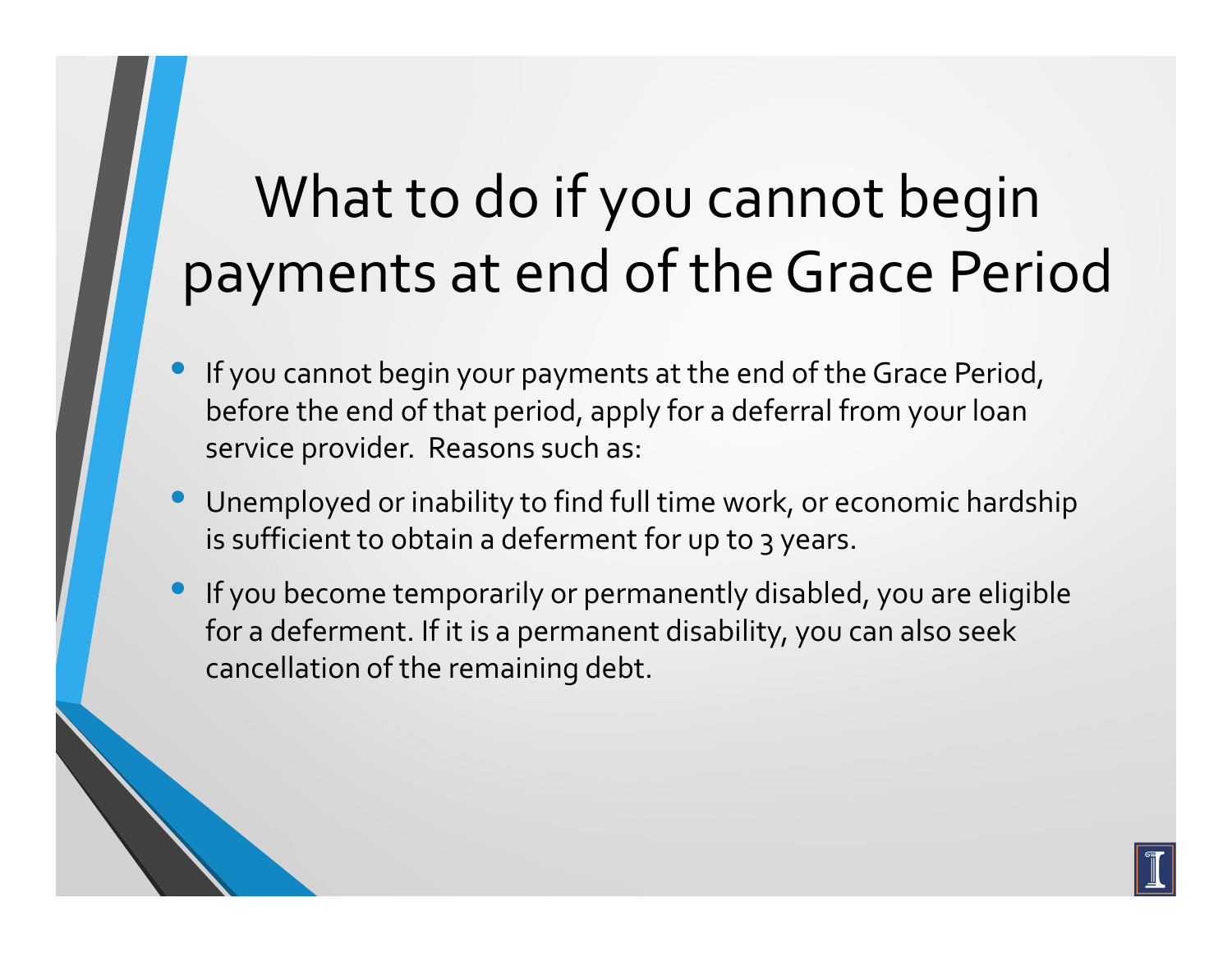### What to Do If You Return to School at Least Half Time

 $\bullet$  If you return to school at least half time, you will be eligible for deferment but you must apply to the loan servicer for the deferment. In the deferment application, you should indicate how long you anticipate you plan to attend school at least half time. They will usually grant you deferment for this period or automatically continue the deferment if you apply for loans each semester or for the Fall semester after a Summer Break without the need for another deferment application. If the deferment is not clear on the length, have this clarified.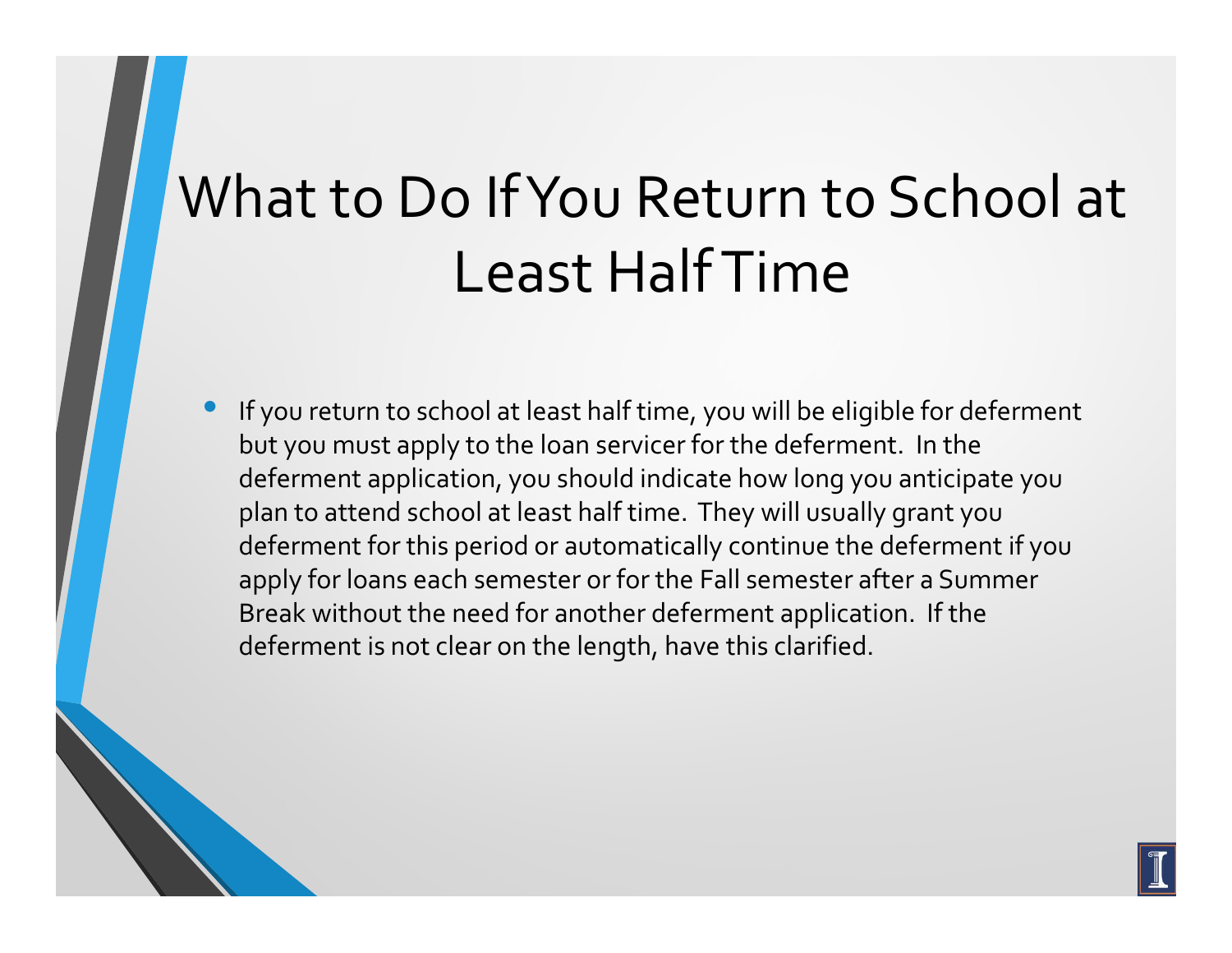### What If I Start Active Military Duty or Join the Peace Corp?

- $\bullet$  While you are on Active Military Duty and for up to 13 months after you leave the Active Service, your payment will be deferred but you must apply for the deferment through your loan servicer.
- $\bullet$  If you join the Peace Corp, you will be considered to have an economic hardship and can apply for a deferment for up to 3 years.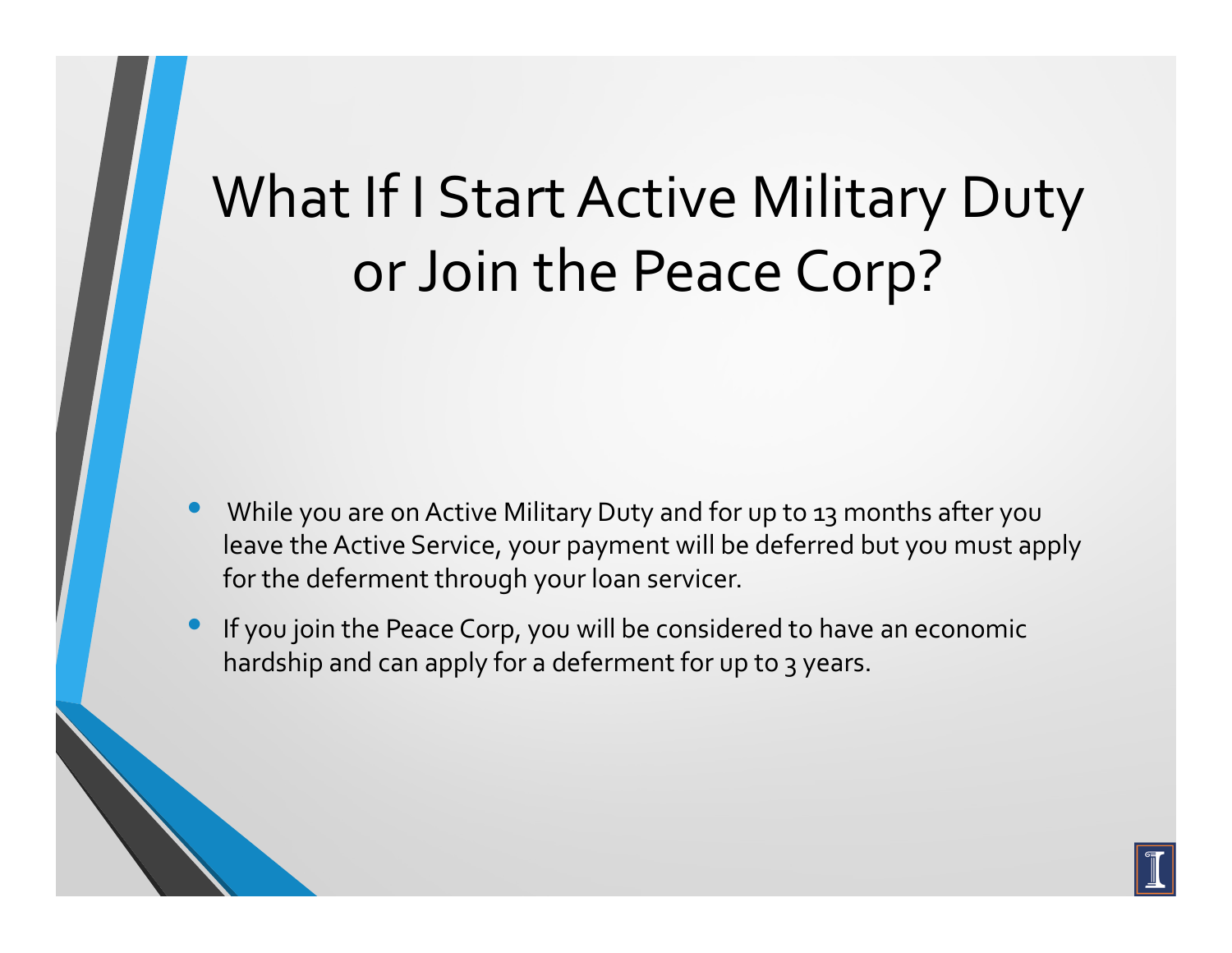### I Still Cannot Afford My Loan Payments and No Longer Qualify for Deferment, What Can I DO?

 $\bullet$  If you are still not able to make the full payments on your loans under any of the repayment plans and still have not found full time work sufficient to make these payments after your grace period and deferral periods, apply for Forbearance. An additional One Year Forbearance Period is available for economic hardship during which your payments may be reduced or eliminated.

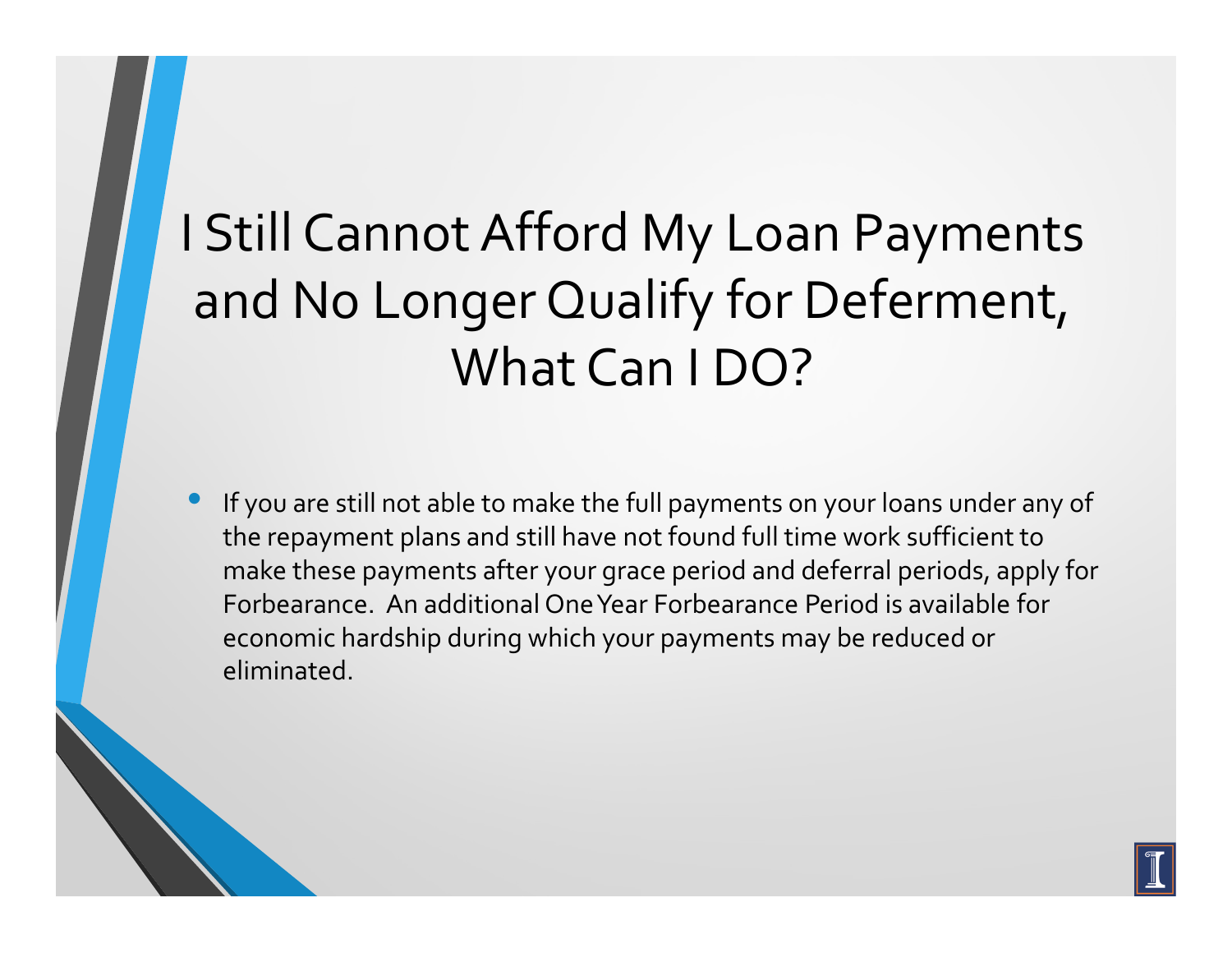### I AM Not Attending School But I Am Hired as an Intern or Resident in a Medical or Dental Field

 $\bullet$  While you are serving as in an Intern or Resident program for a Medical or Dental field, you are entitled to mandatory forbearance. You must apply for this status through your loan service.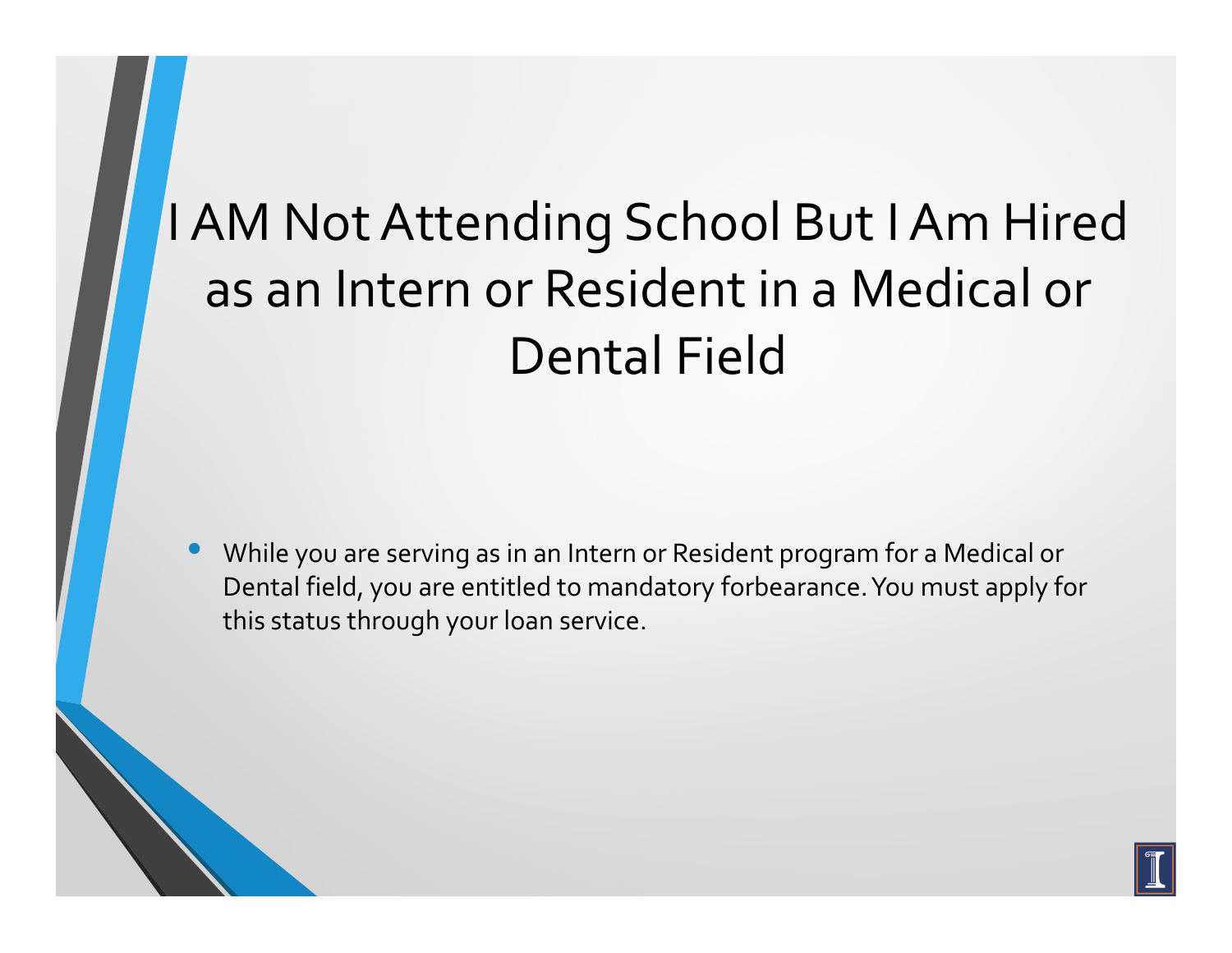#### What will happen if I fail to make a Student Loan Payment when required?

- • If you fail to make a student loan payment when required, you will have to catch up with the payments; future payments will first apply to the amount still due and any late fees and charges.
- $\bullet$  If you do not make payments when required for a period of 270 days, you will be declared in default.
- •If you are in default, you will be subjection to collection proceedings, the full in the full seems of all the substitutions. amount of all your loans comes due, the Federal government can apply any income tax refund to your loans until paid in addition to other collection remedies. You are subject to a lawsuit and a judgment being entered. Judgment interest in Illinois is 9% per annum and varies between each state. Additional court cost and attorney fees are added to the judgment.
	- In order to pay off the judgment in full and begin restoring your credit, you will likely have to refinance your loans at a more competitive consumer loan rate.

 $\bullet$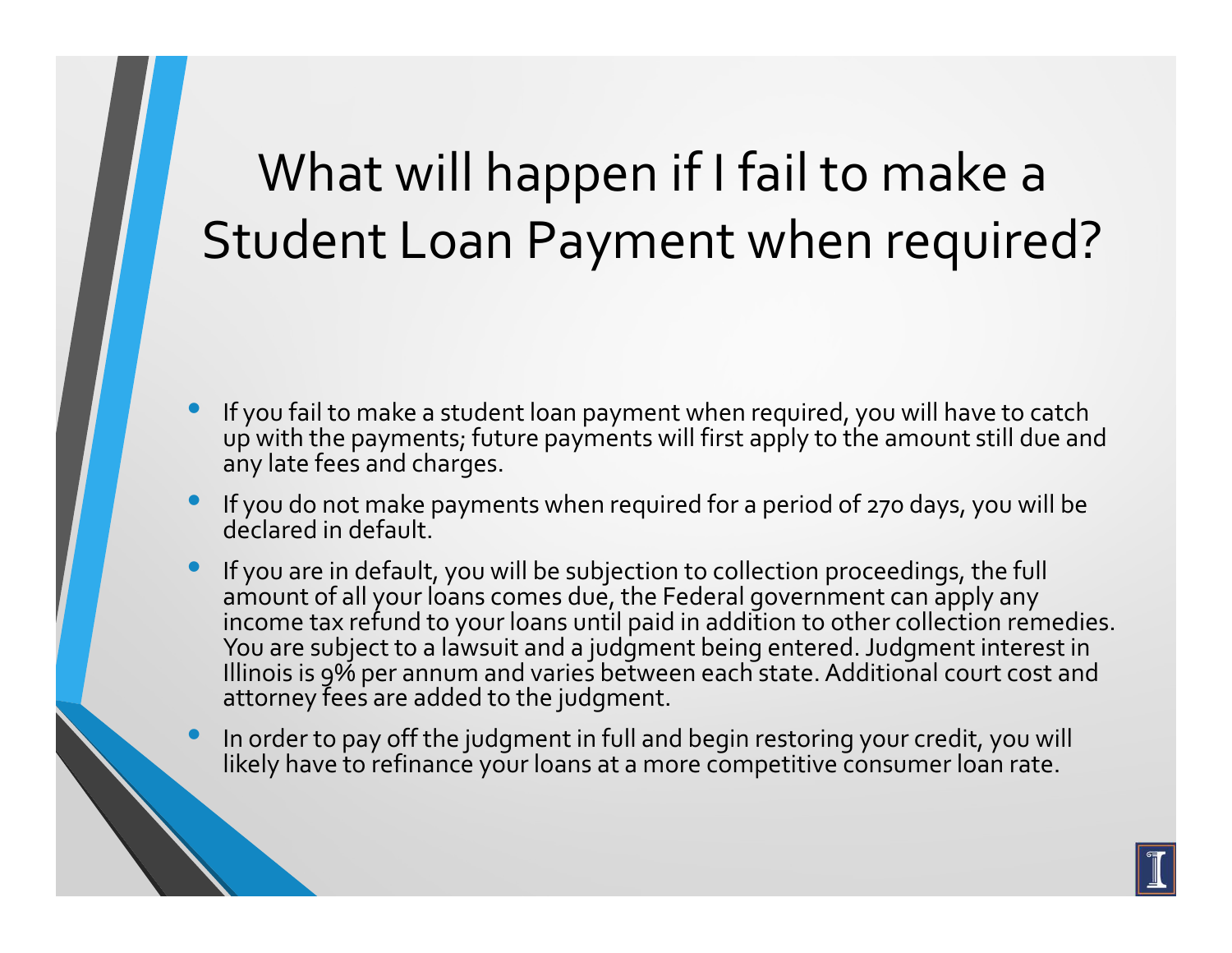# **Step 3**

# **Select from the Federal Student Loan Repayment Plans**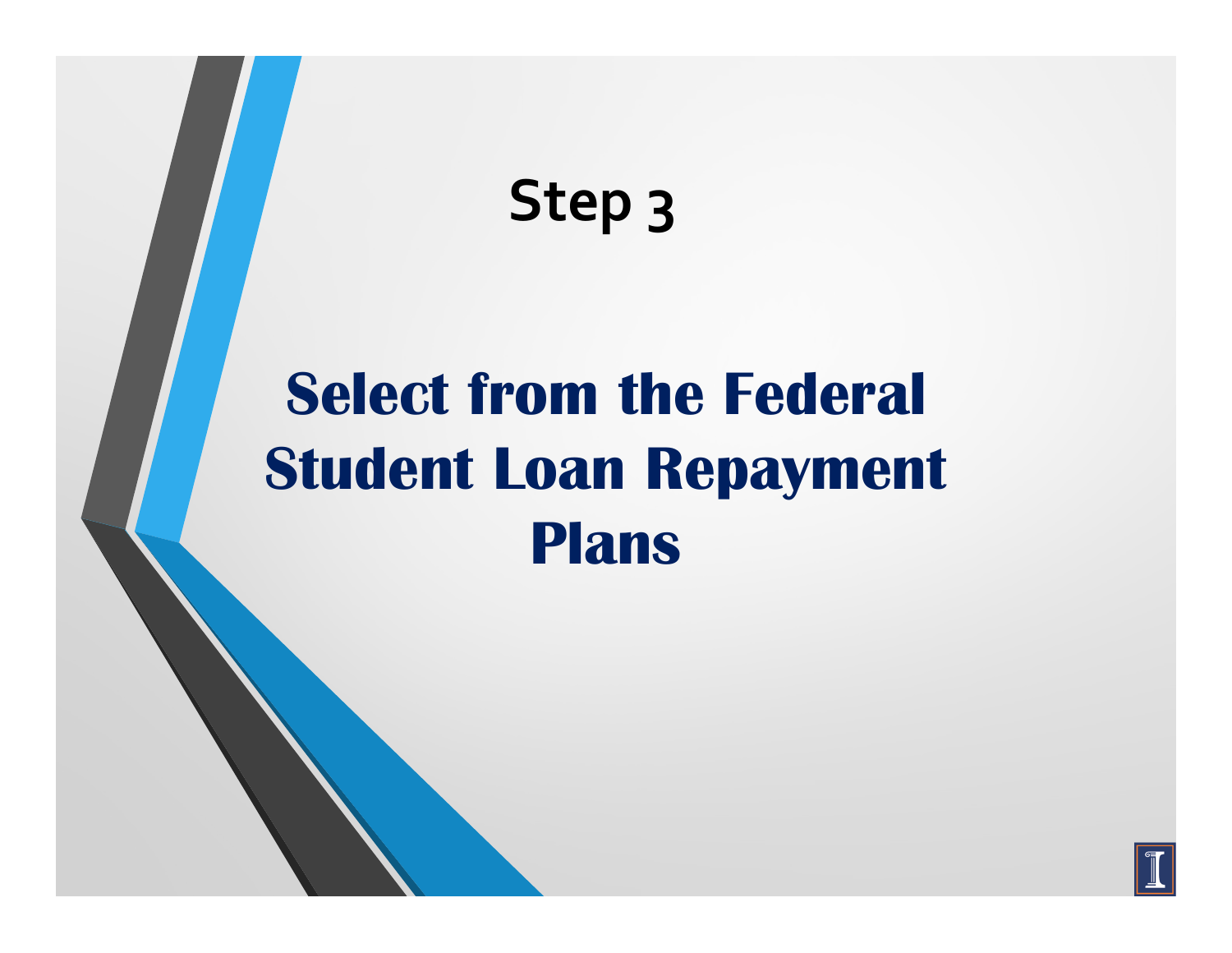**Use the Repayment Estimator to Determine which plan you want** 

**Go to www.student.edu.gov. for repayment calculating**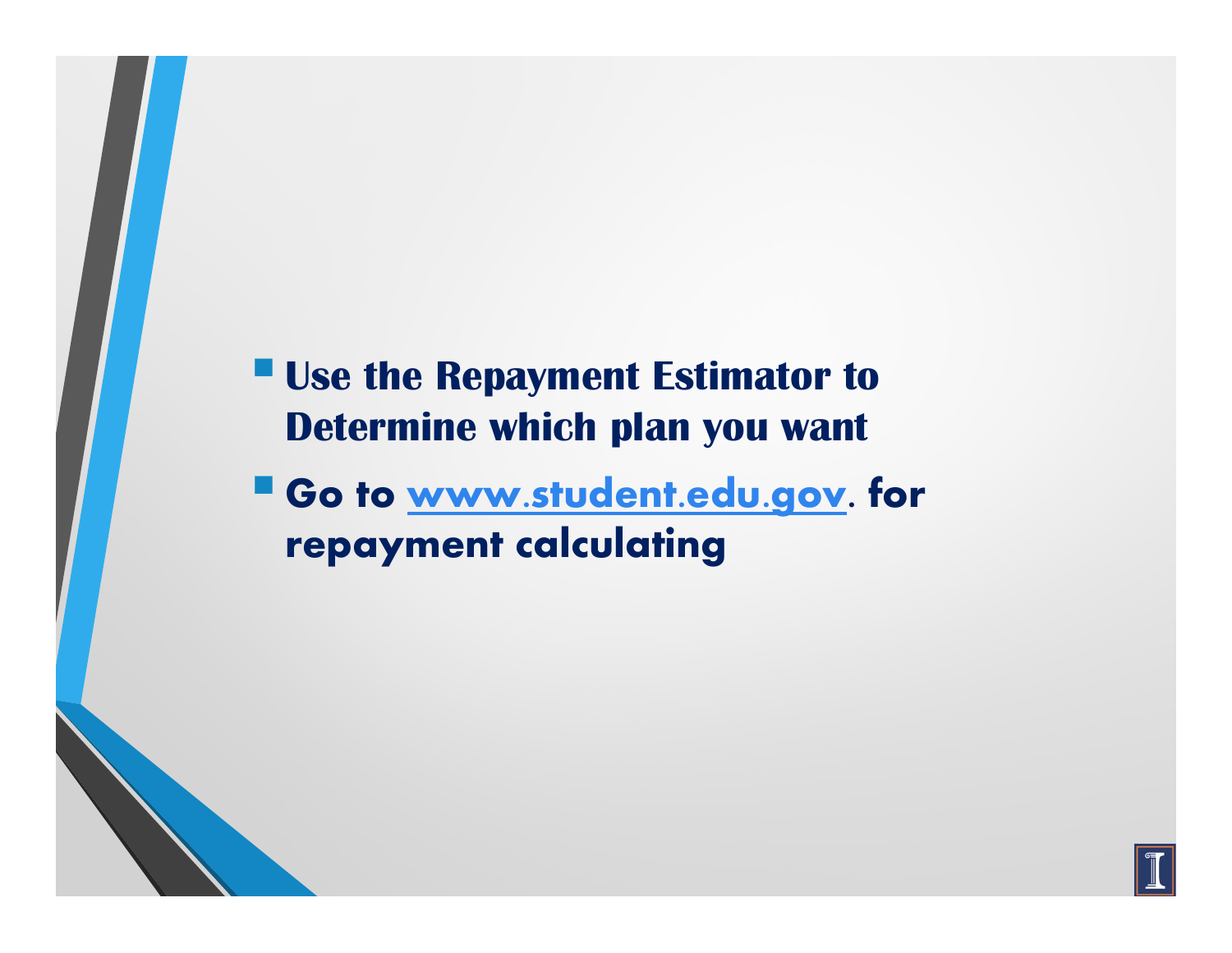#### **Consolidate your loans**

- $\bullet$  **If you have multiple federal student loans, you can consolidate them into a single Direct Consolidation Loan. This will simplify repayment instead of separate loan payments for different loans; you will only have one monthly payment to make. There may be tradeoffs, however, so you'll want to learn about the advantages and possible disadvantages of consolidation before you consolidate.**
- $\bullet$  **Consolidation may eliminate eligibility for a loan forgiveness program for certain types of loans, e.g. Perkin Teacher Loans**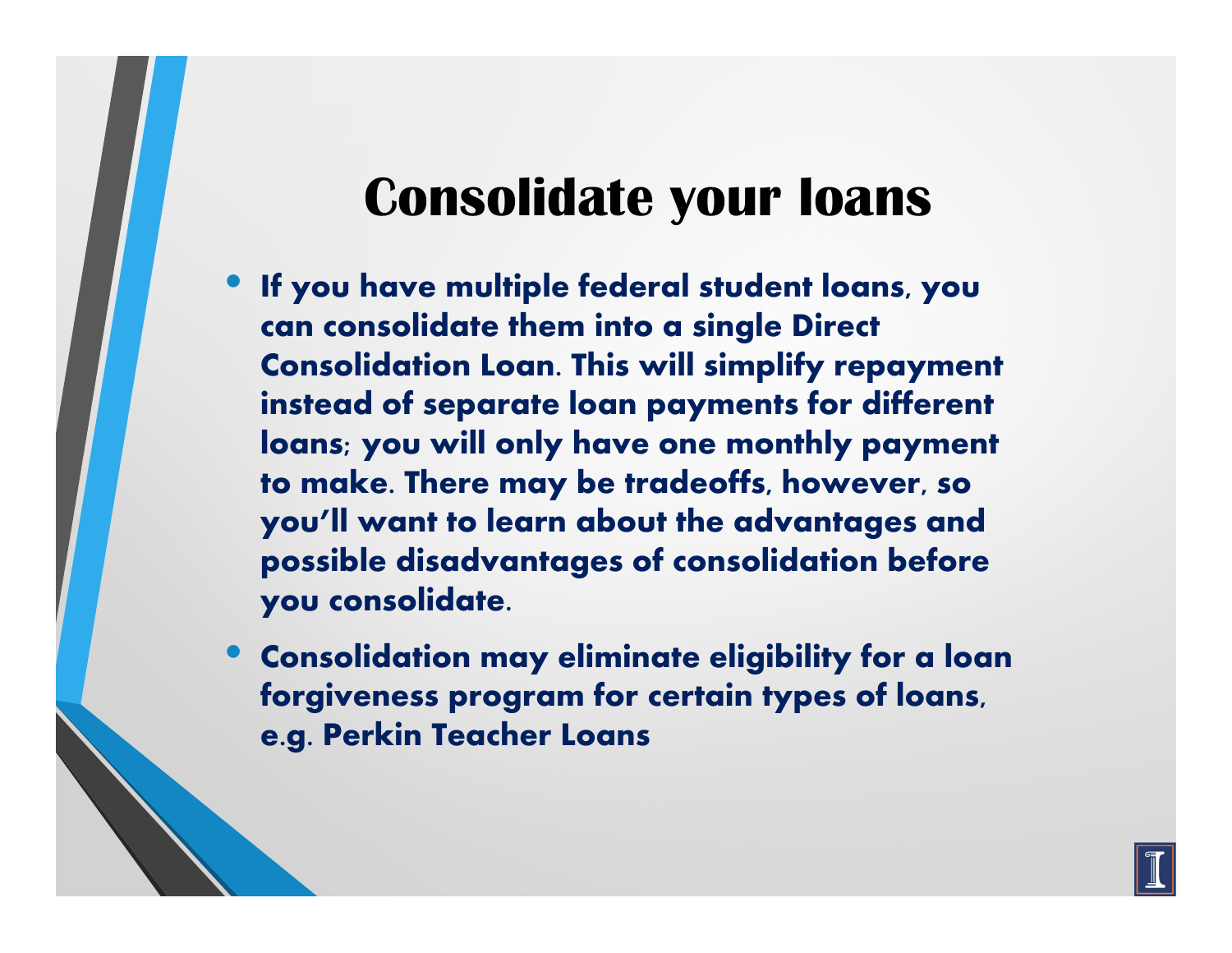#### **Overview of Repayment Plans**

- **A. Standard Repayment Plan**
- **Payments are a fixed amount of at least \$50 per month.**
- $\bullet$ **Up to 10 years**
- **Standard amortization schedule based on interest rate**

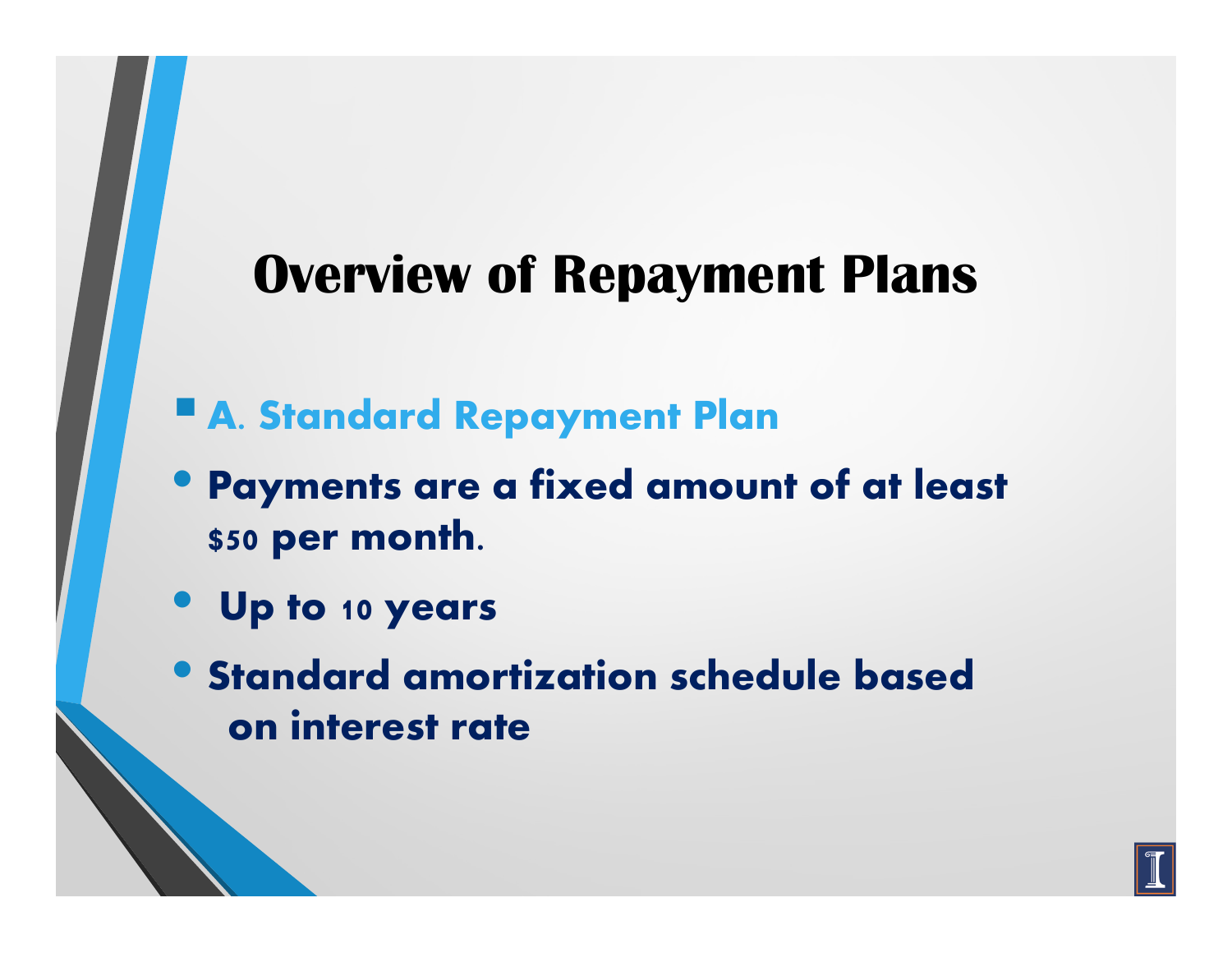### **B. Graduated Repayment Plan**

- **Payments are lower at first and then increase, usually every two years.**
- **Up to 10 years.**

• **(May be referred to as a back-loaded plan.) Overall, the amount of interest you pay may be a little more than under a Standard Plan. The payment calculator tool at the website will compare for you.**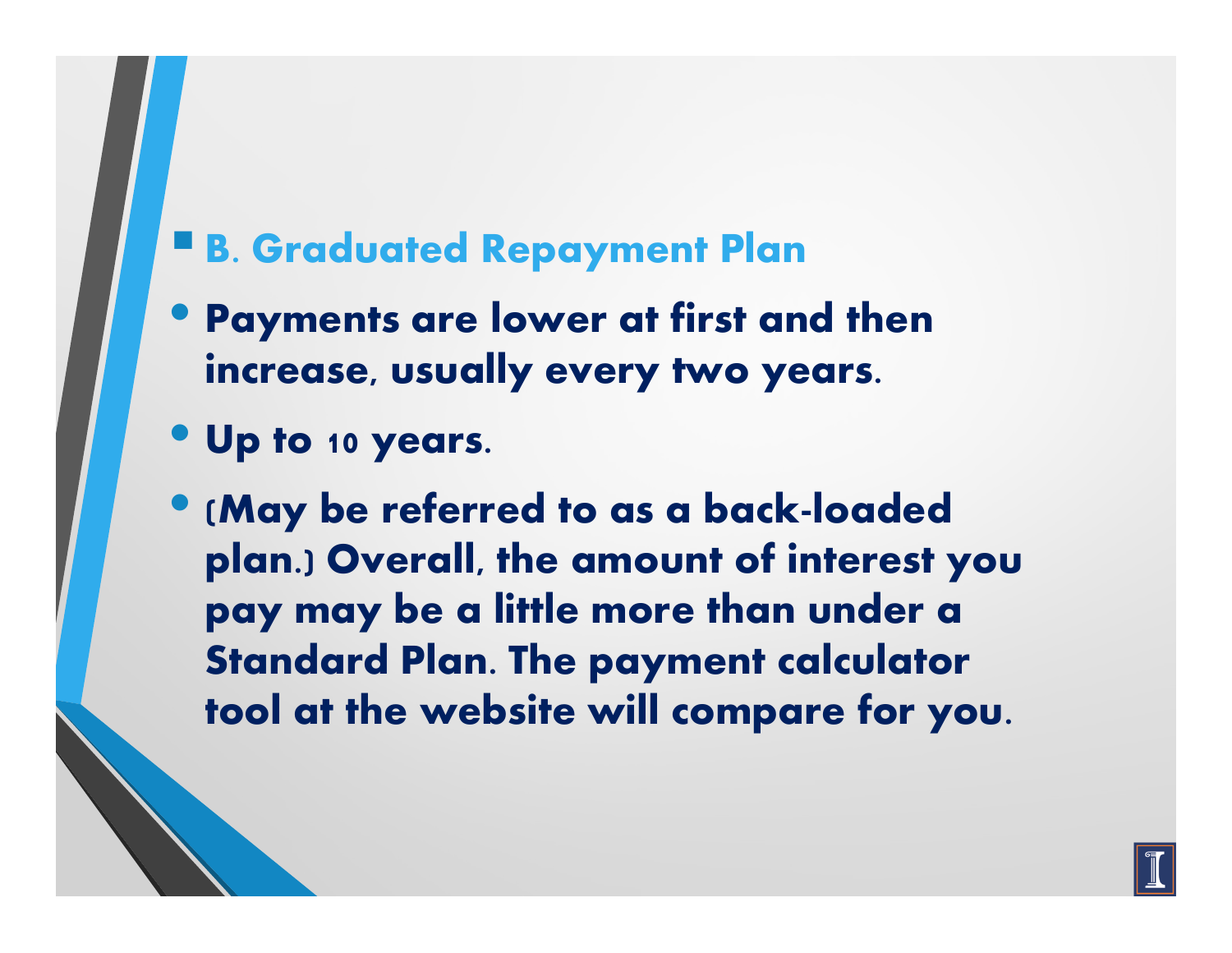### **C. Extended Repayment Plan**

- **Payments maybe fixed or graduated.**
- **Up to 25 years.**
- **You will pay substantially more interest if you take the full 25 years to pay. See details of this program for how to estimate payments and what factors will cause an increase. Expected full repayment of loan principal by the end of 25 years.**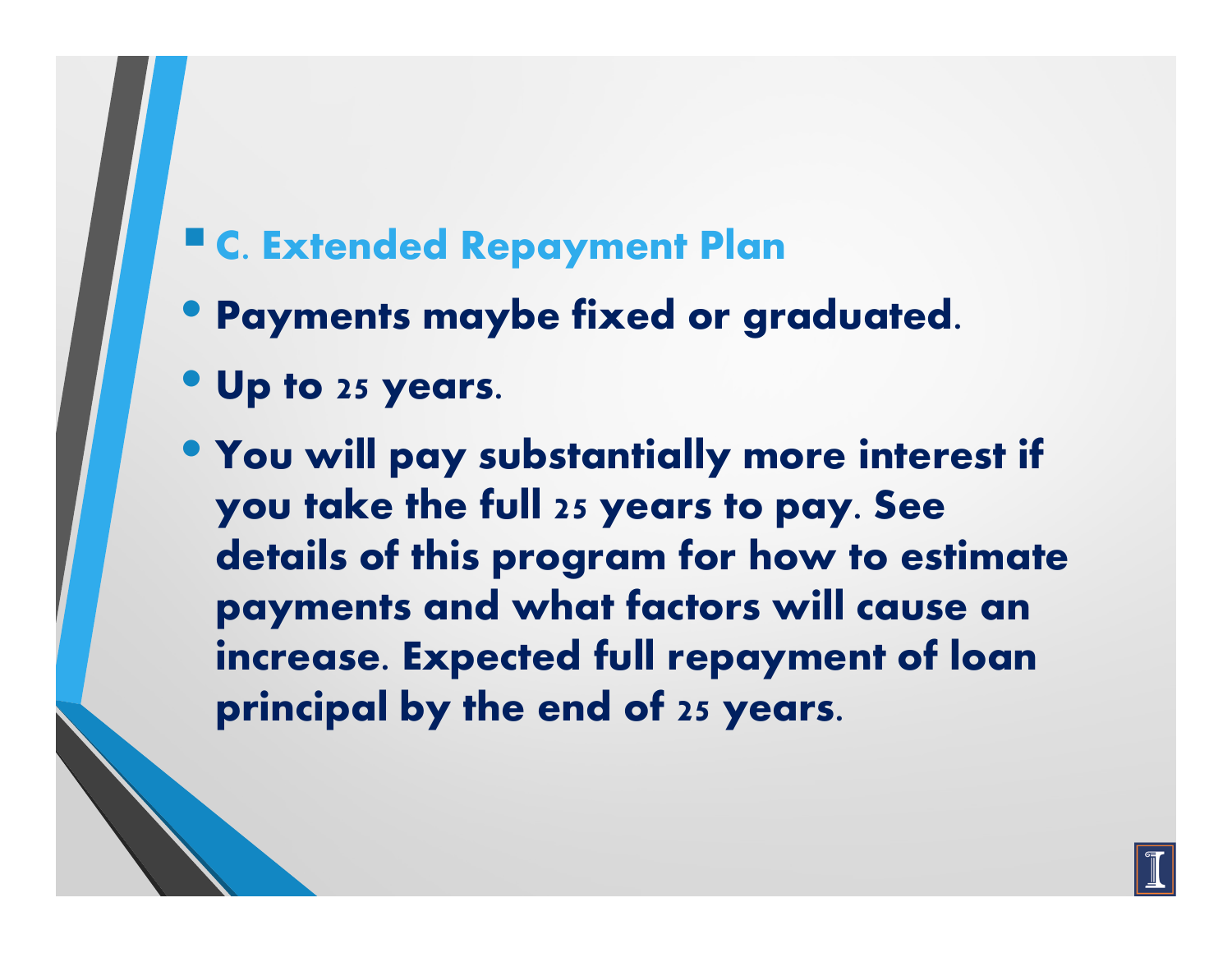#### **D. Income-Based Repayment Plan(IBR)**

- **Your maximum monthly payments will be 15 percent of discretionary income, the difference between your adjusted gross income and 150 percent of the poverty guideline for your family size and state of residence(other conditions apply).**
- **Your payments change as your income changes.**
- **You pay up to 25 years.**
- **If you still owe on the loans at the end of that period, the remaining balance is cancelled.**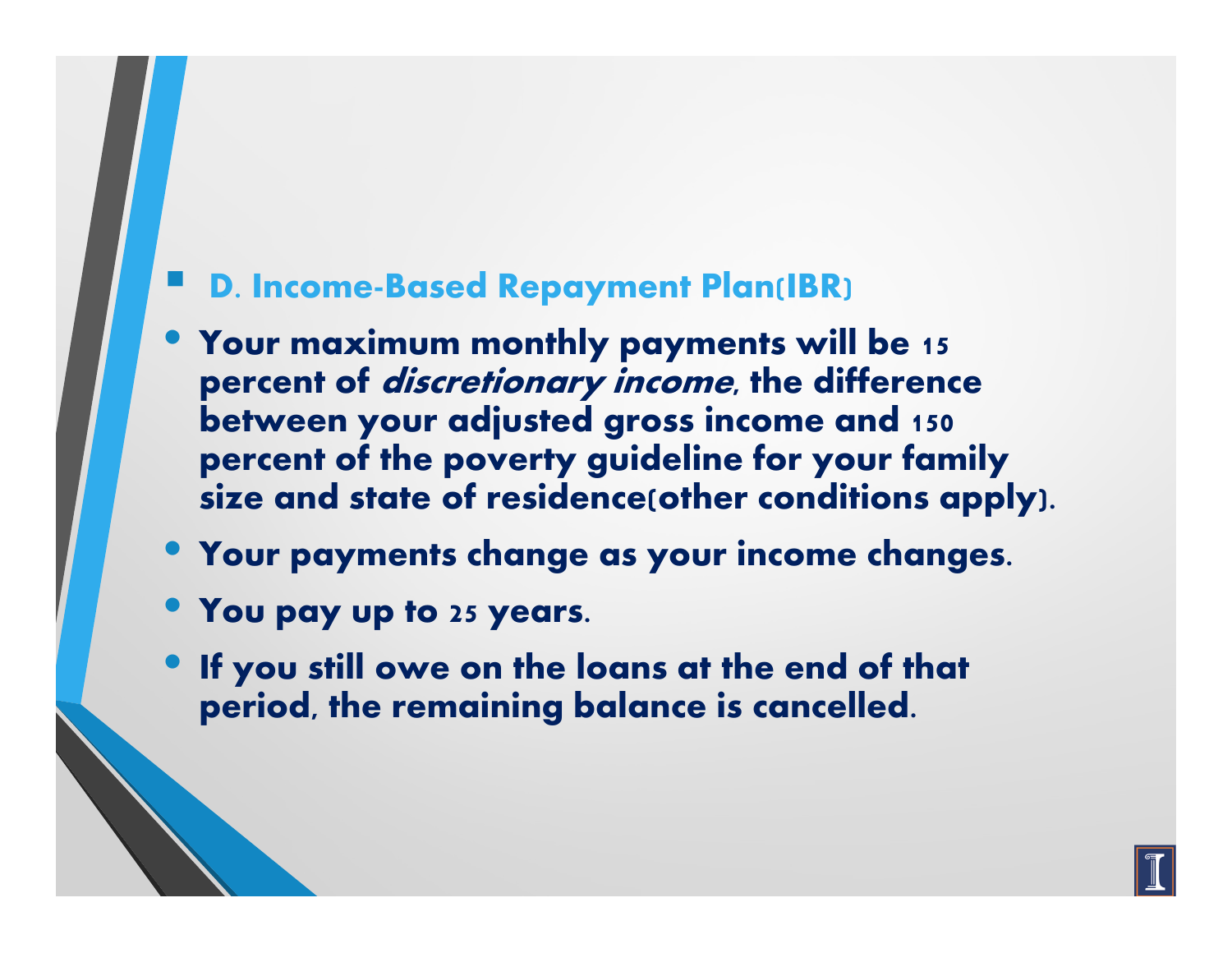#### **E. Pay As You Earn Repayment Plan**

- **Your maximum monthly payments will be 10 percent of discretionary income, the difference between your adjusted gross income and 150 percent of the poverty guideline for your family size and state of residence(other conditions apply).**
- **Your payments change as your income changes.**
- **Up to 20 years.**
- **If you still owe on the loans at the end of 20 years, the remaining balance is cancelled.**

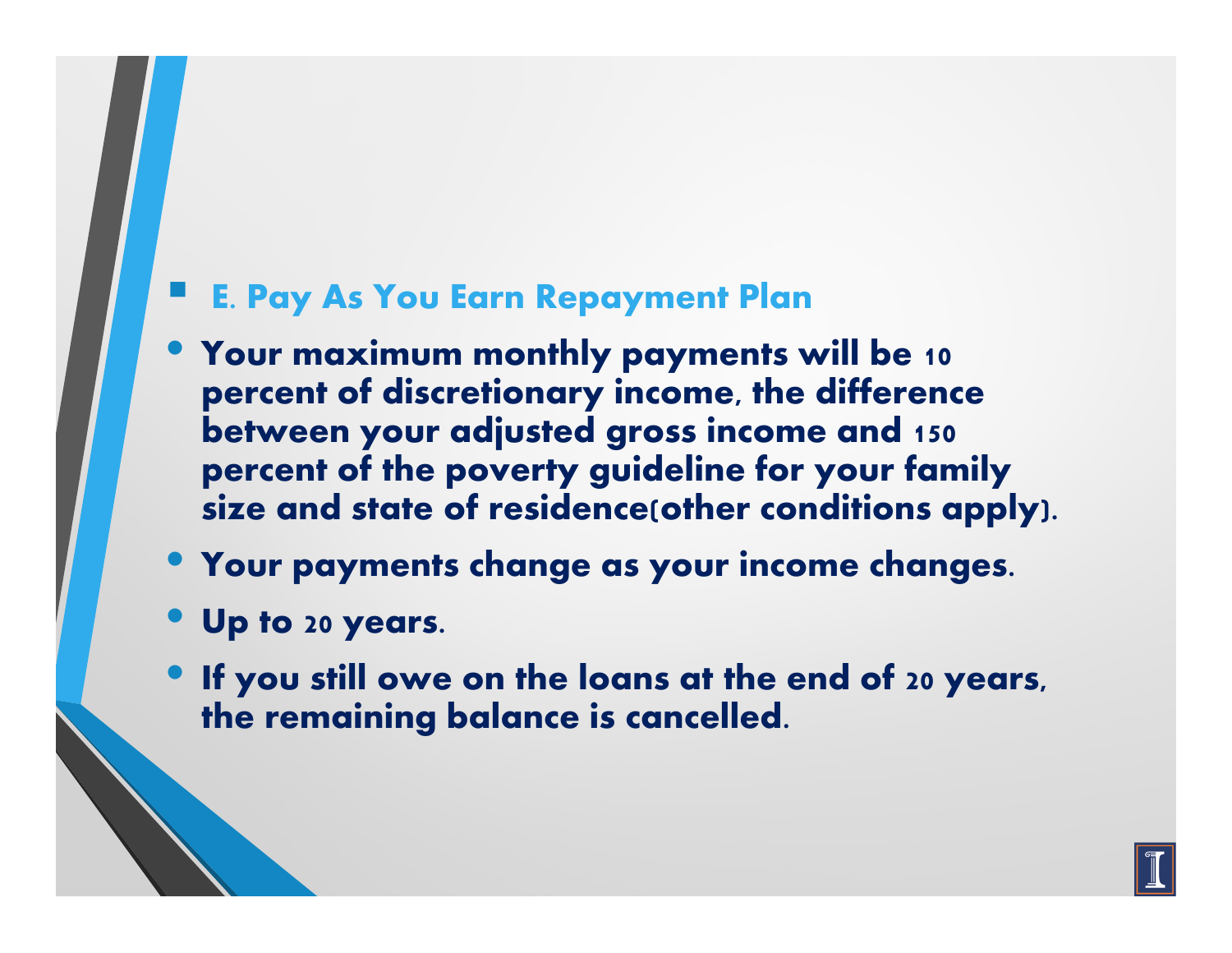### **F. Income- Sensitive Repayment Plan**

- **Your monthly payment is based on annual income.**
- **Your payments change as your income changes.**
- **Up to 10 years.**
- **You do pay the loans off in 10 years. If first years are reduced, substantial payments will be required later.**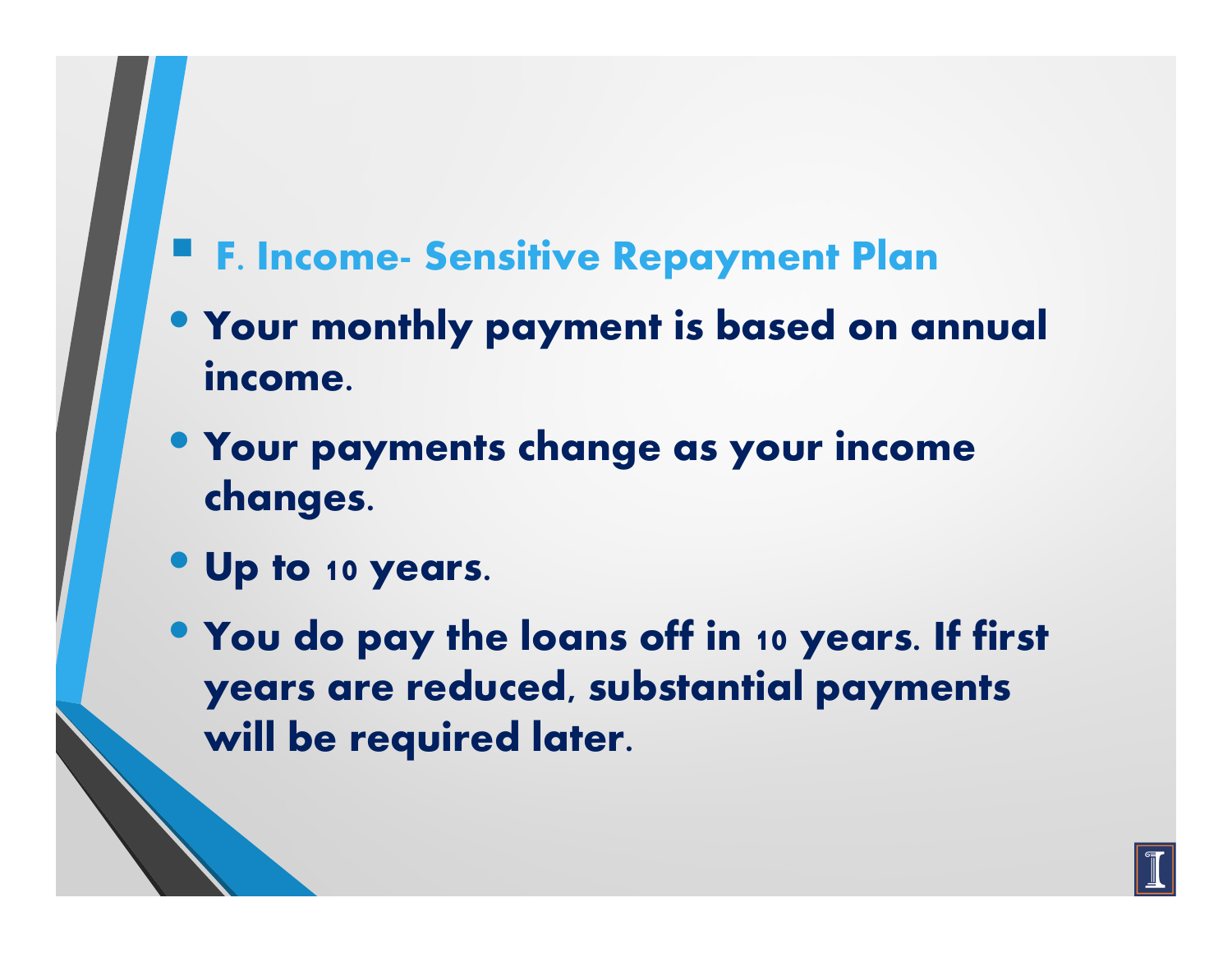#### **G. Income-Contingent Repayment Plan**

- **Payments are calculated each year and are based on your adjusted gross income, family size, and the total amount of your Direct Loans.**
- **Your payments change as your income changes.**
- **Up to 25 years.**
- **If you still owe after this period, the remaining balance is cancelled.**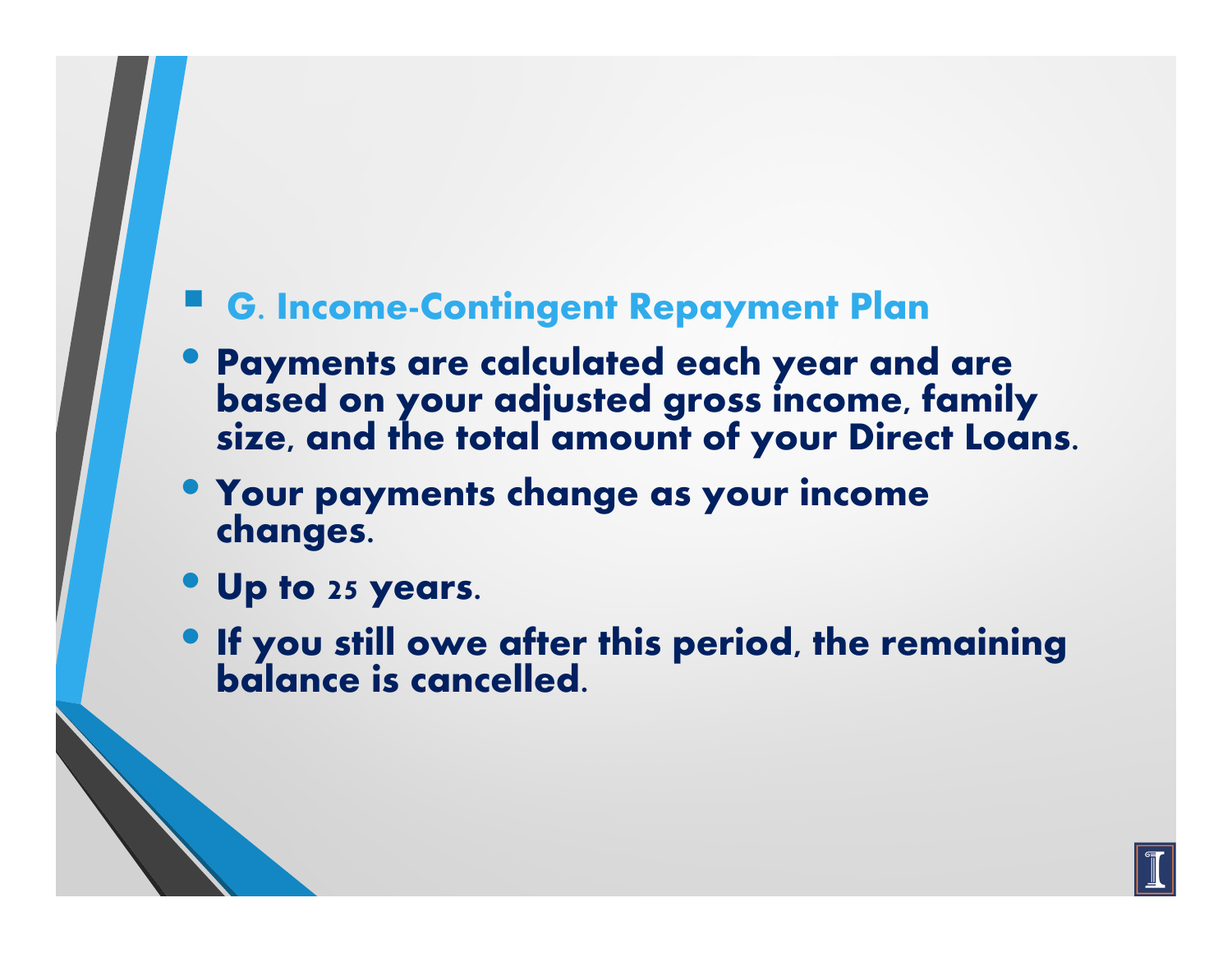# Step 4 – Check for Whether You Are Eligible for a Program That Will Reduce or Cancel the Amount Owed

- Based on the type of loans you have, the date the loan was disbursed, and the amount, review the programs outlined here
- **These programs eliminate <u>all or part</u> of the** balance of your loans, regardless of your payment plan.

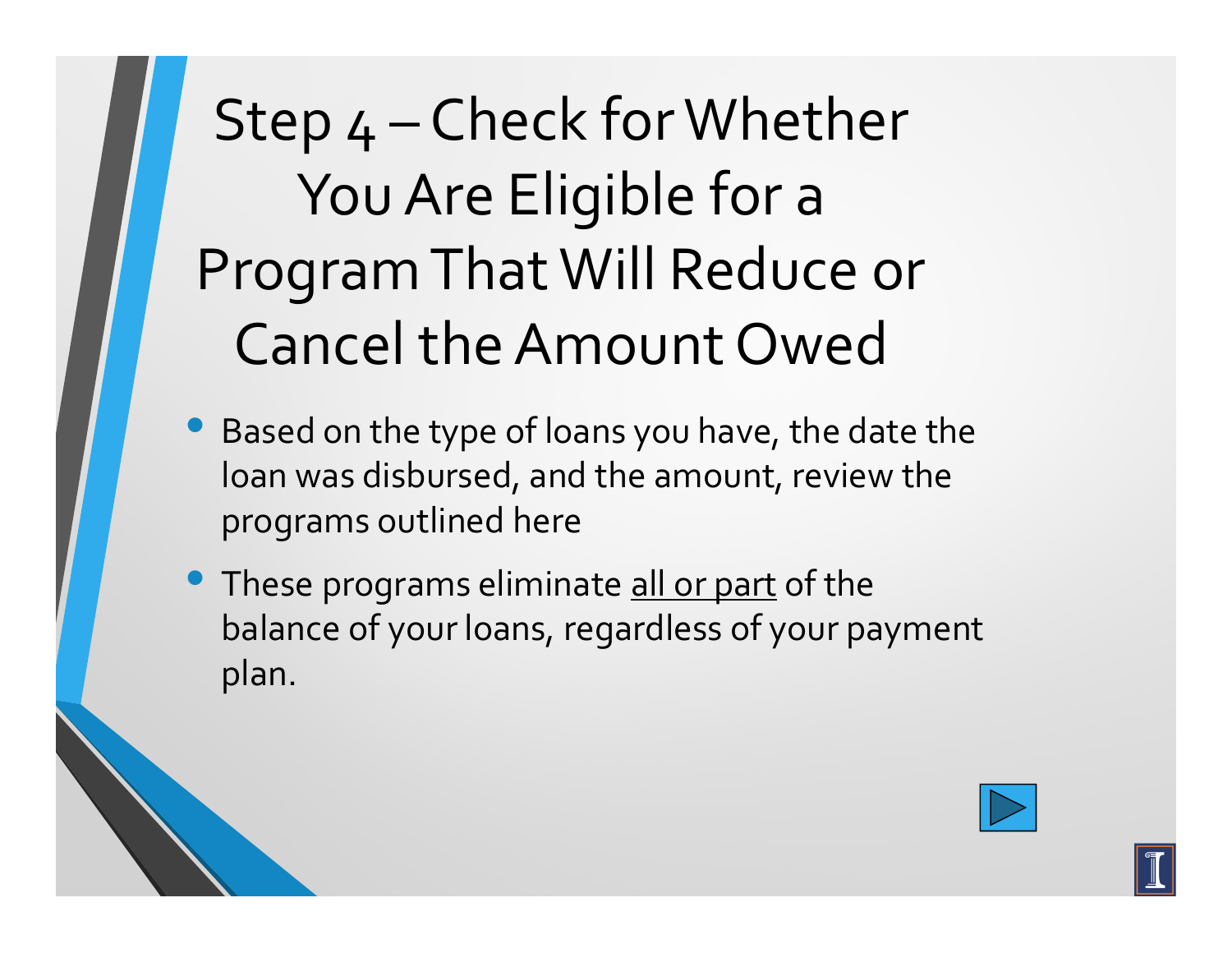#### •**Major benefit**

- $\bullet$  If you use an alternate payment plan rather than the 10 year standard payment plan, the remaining balance will be forgiven after your first 120 payments if you work in public service for the 10 years you make the payments
- $\bullet$  Since these payments will never be more than the standard payment, even though normally with a non-standard plan you would pay interest over a longer period of time without the cancellation of the loan, if you qualify for forgiveness with this program, you will save money.

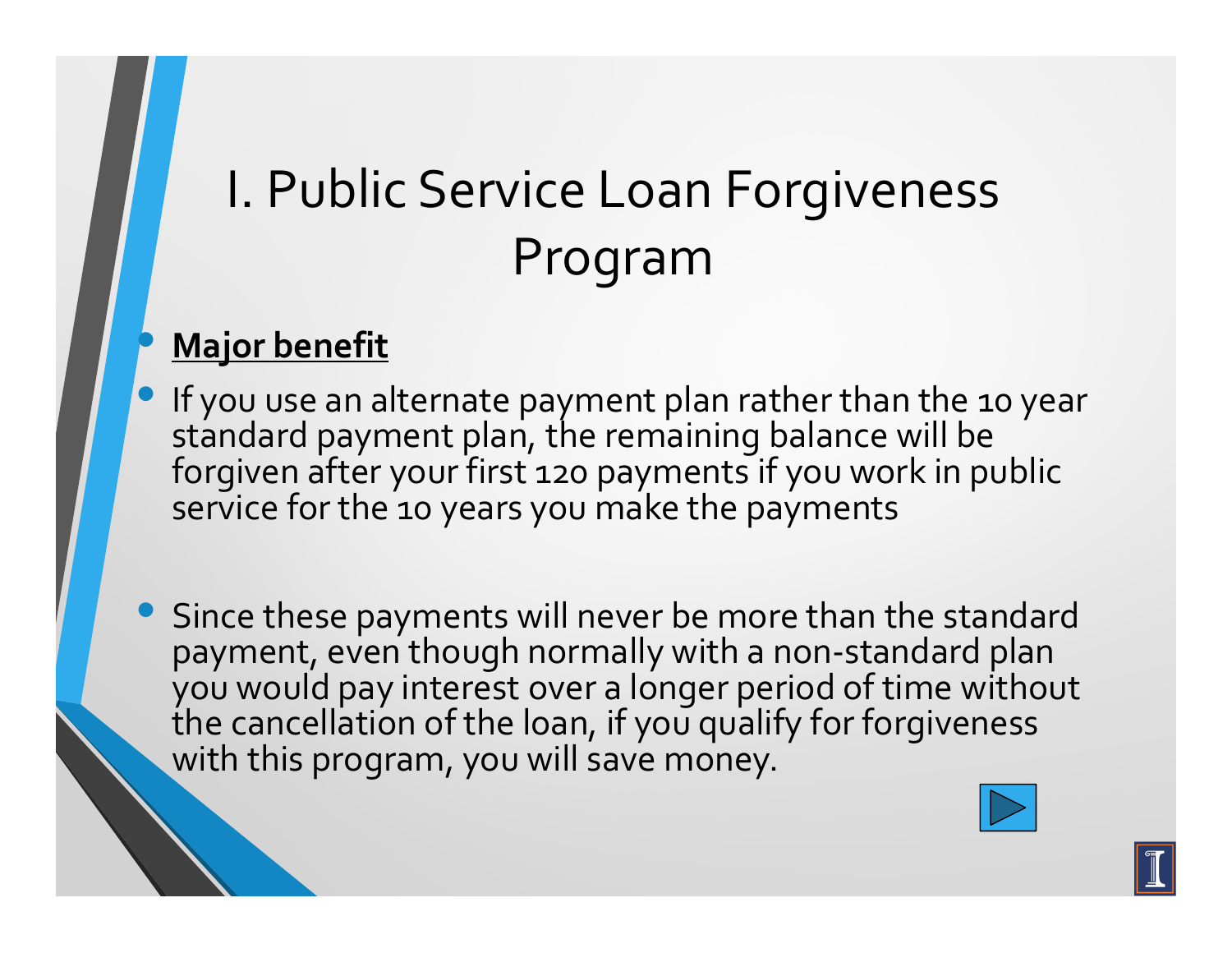#### **A. Public Service Jobs that Qualify**

- $\bullet$ Government
- $\bullet$ Non-profit, tax-exempt, organization under 501(c)(3 )
- $\bullet$  Private non-profit organizations excluding labor unions or partisan political organizations that provide one or more of the following public services:

 Emergency management, Military Service, Public Safety, Law Enforcement, Public Interest Law Services, Early Childhood Education, Public Service for individuals with disabilities and the elderly, Public Health, Public Education, Public Library Services or other school-based services.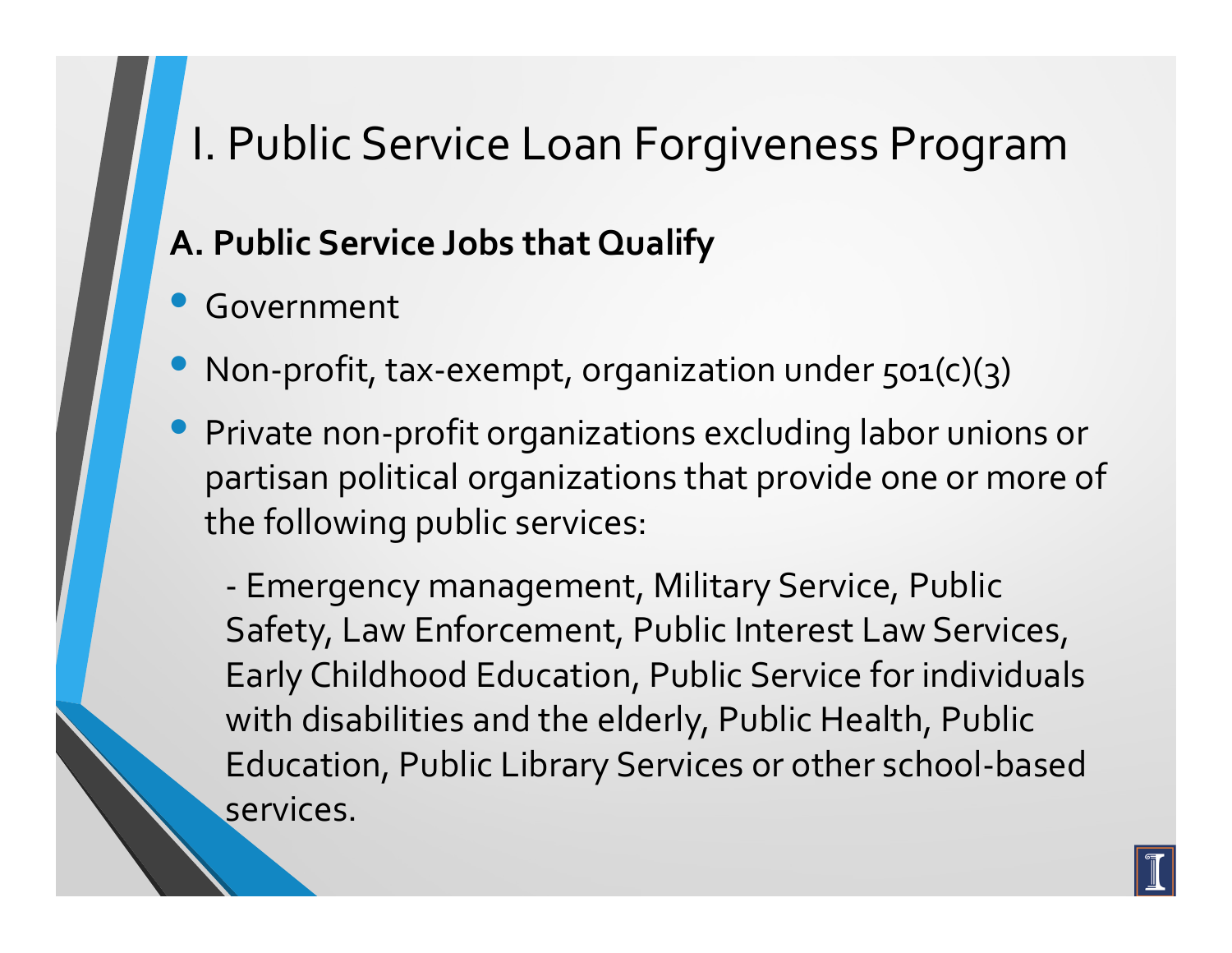#### **B. Eligibility Requirement**

•

 $\blacktriangleright$ 

 $\blacktriangleright$  a. Must make 120 monthly payments on loans after Oct. 2007 while employed in public service.

b. Loan must be an eligible Federal Loan

-(Most common Federal Student loans are eligible but special loan programs with special loan forgiveness plans are not generally eligible – list of major ones on upcoming slides)

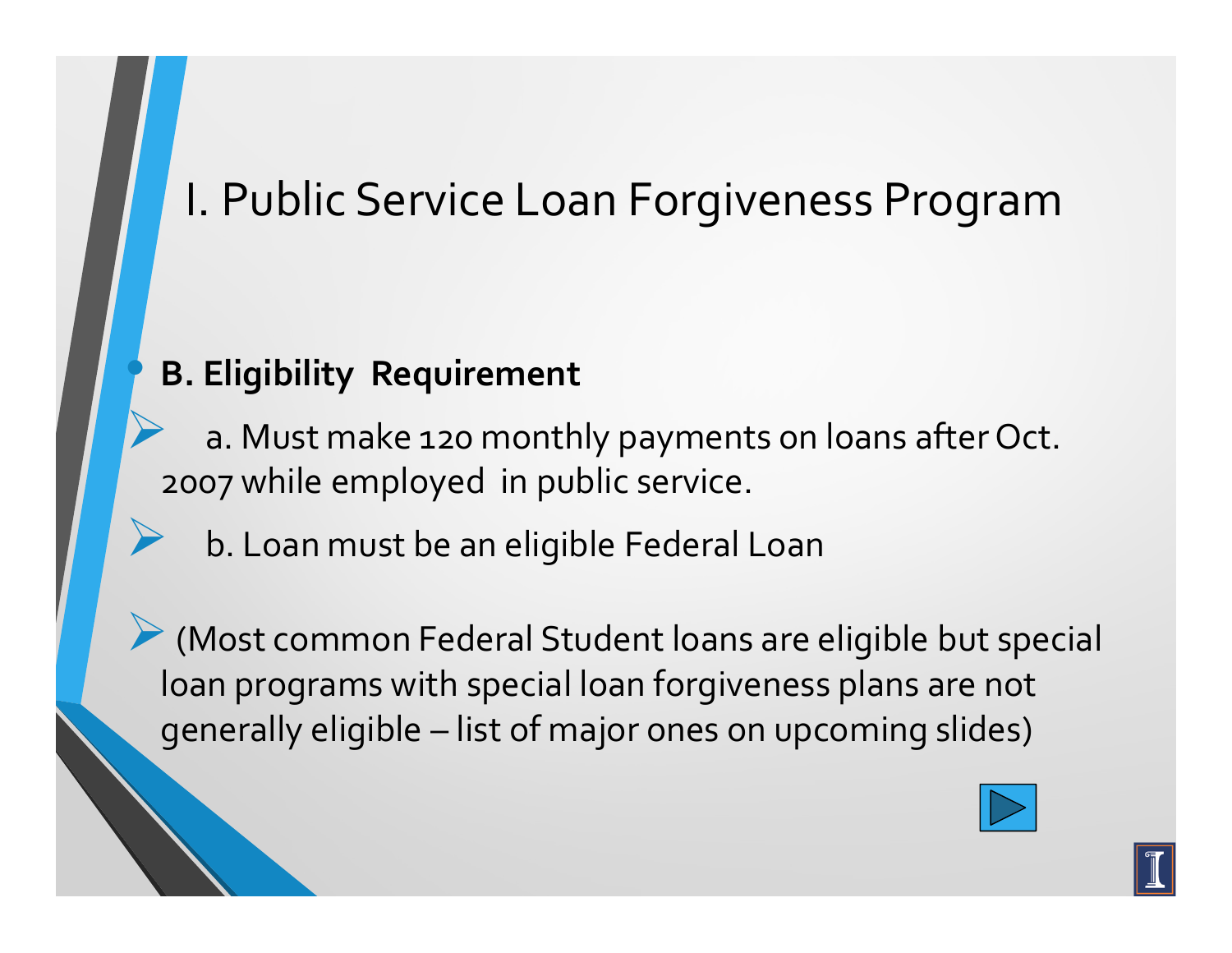$\bullet$  Loans made under other federal student loan programs may remain for this program if they are consolidated into a **Direct Consolidated Loan**



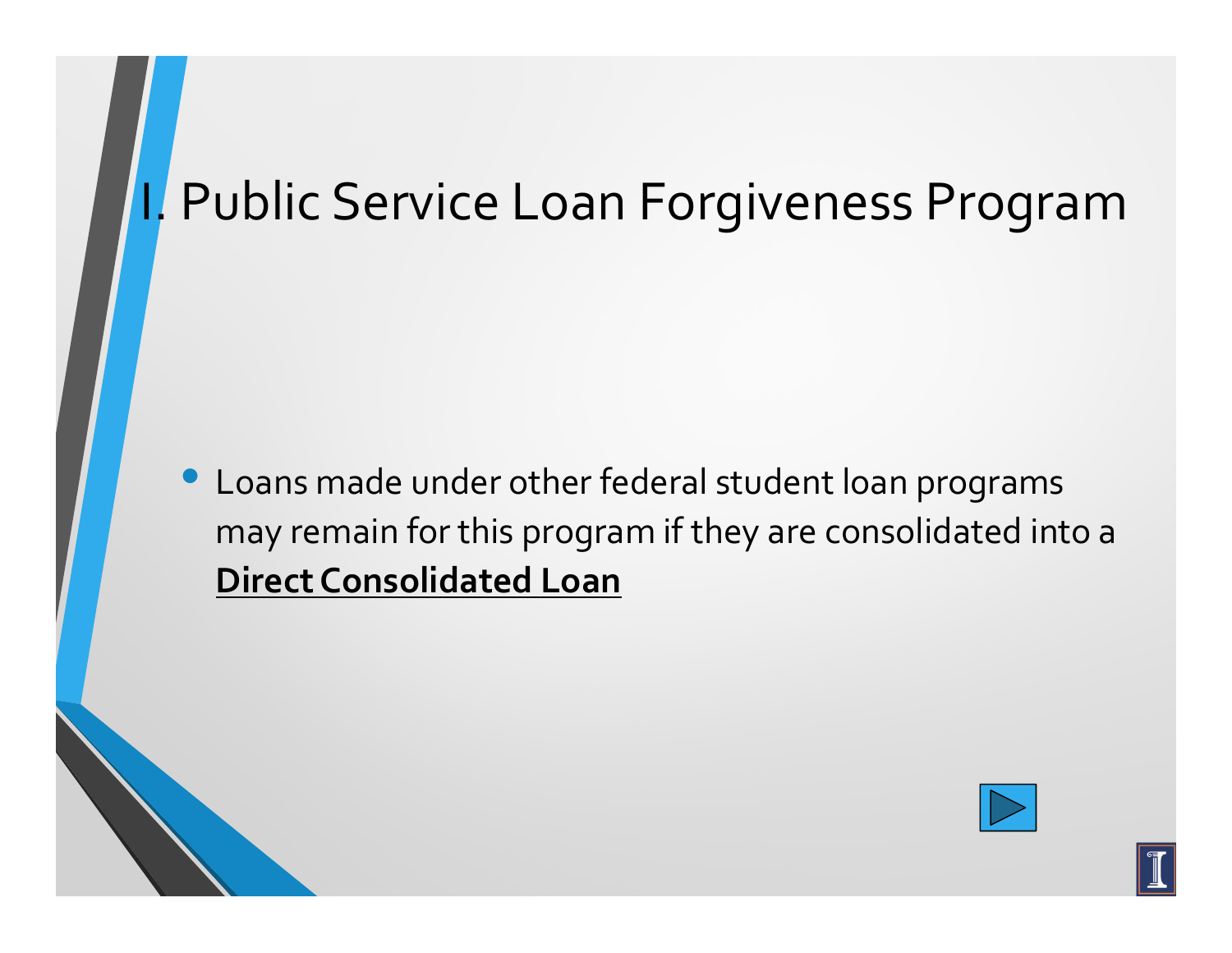#### Loans that can be consolidated into the Direct Consolidated Loan are:

- $\bullet$ Subsidized and Unsubsidized Stafford Loans
- $\bullet$  Federal PLUS Loans – If Federal Parent PLUS loan, the parent must be employed in public service.
- Federal Perkins Loans
- $\bullet$ Certain Health Professions
- $\bullet$ Nursing Loans

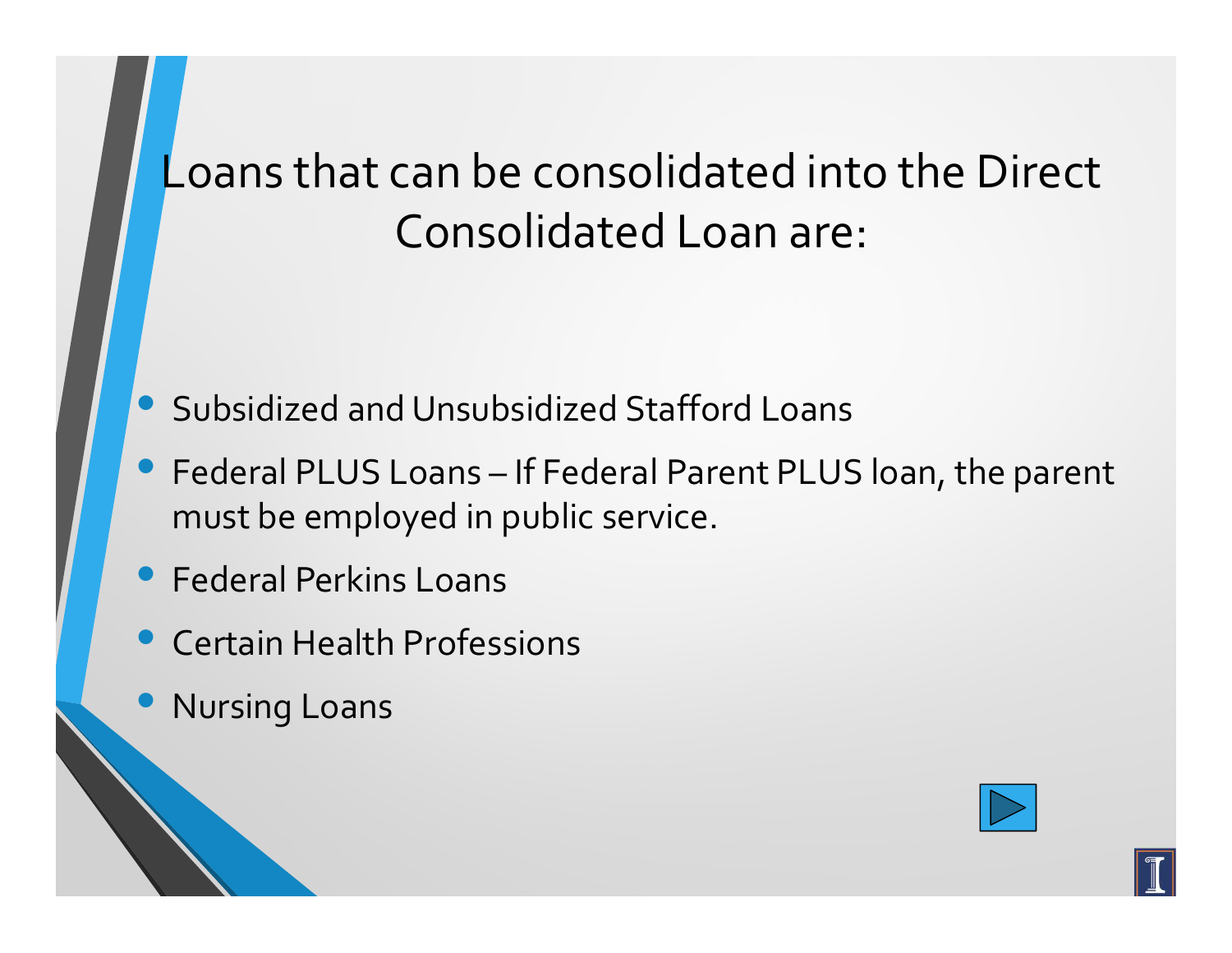#### •**C. Employed in Public Service.**

The 120 monthly payments must be made on the loans for which forgiveness is sought

Each payment must be made for the full scheduled installment amount within 15 days of the due date

A No period of default during of the 10 years of payment are allowed.

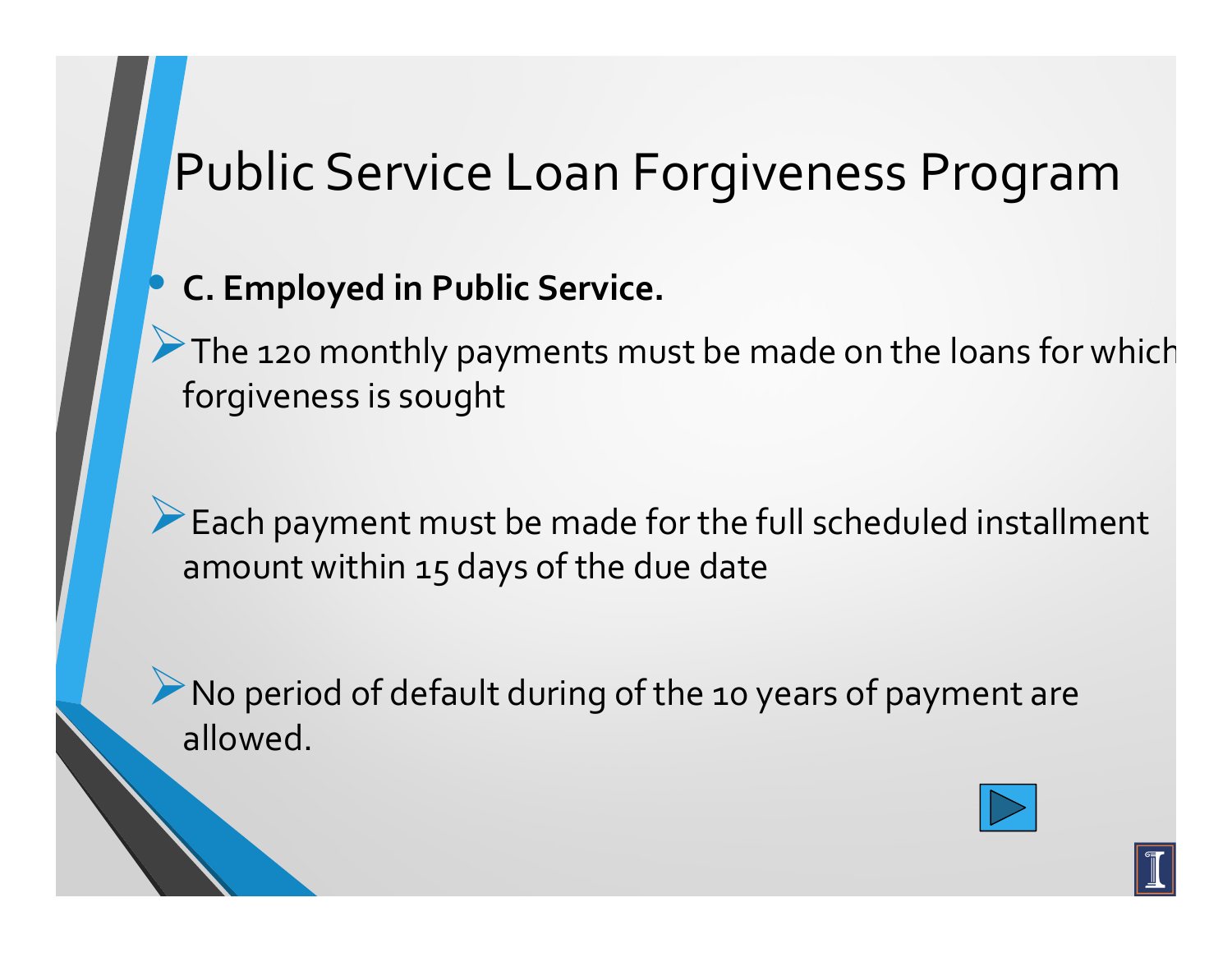Payments must meet the following requirements:

•

 $\blacktriangleright$ 

 $\blacktriangleright$  a. Must be employed full time by a public service organization at the following times

 $\blacktriangleright$  b. When making the 120 monthly payments before apply for forgiveness

c. At the time you apply for loan forgiveness

 $\blacktriangleright$  d. At the time the remaining balance on your eligible loans is forgiven (at the end of 120 payments)

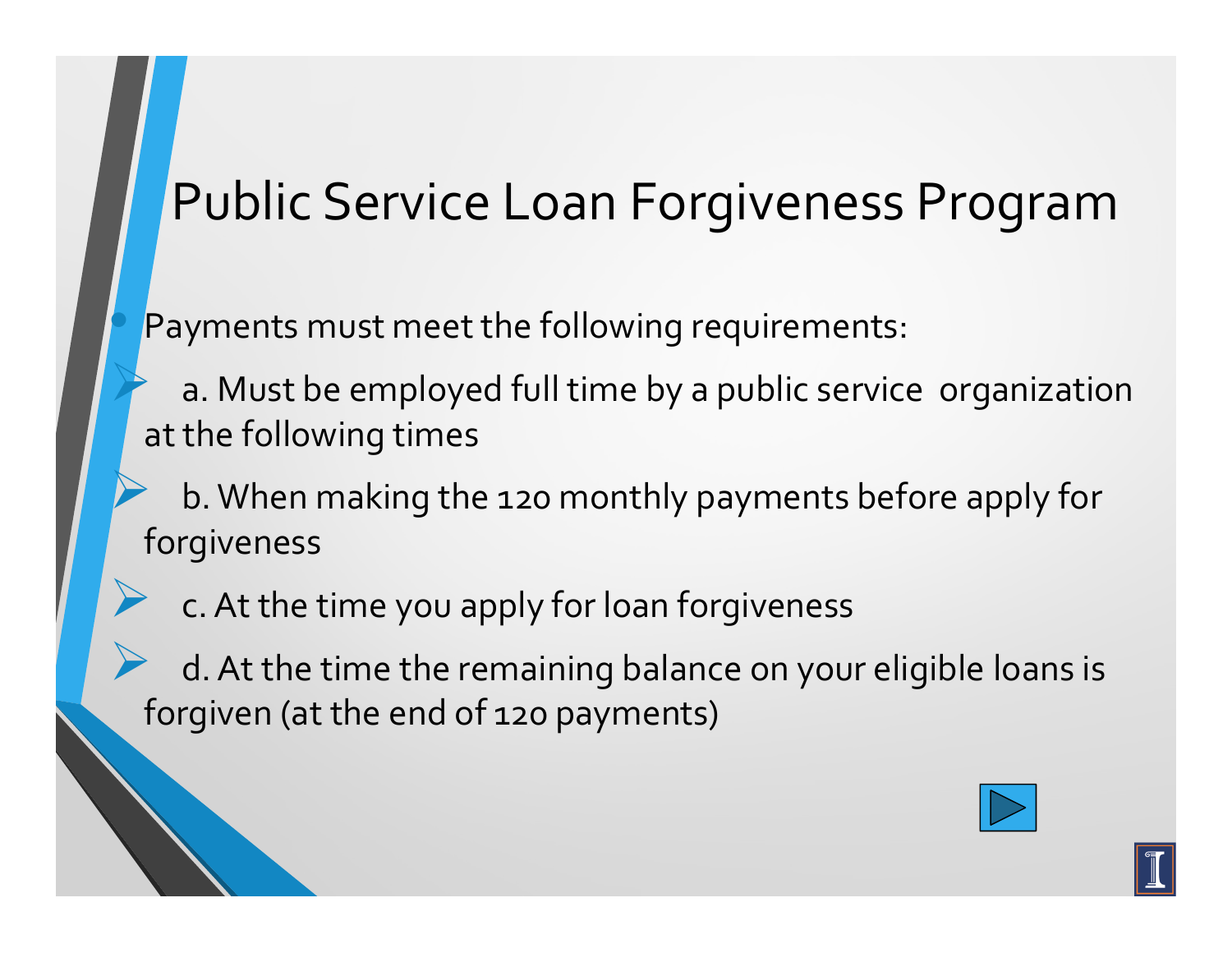**D. Payment Plans Eligible:**

 $\bullet$ 

 $\blacktriangleright$ 

 $\blacktriangleright$ 

 $\blacktriangleright$ 

 $\blacktriangleright$ 

 The 120 separate monthly payments can be made under one or more of these repayment plans:

Income Based Repayment(IBR) Plan

Income Contingent Repayment Plan

Standard Repayment Plan with a 10 year repayment period

Any other Direct Loan Program Repayment Plan

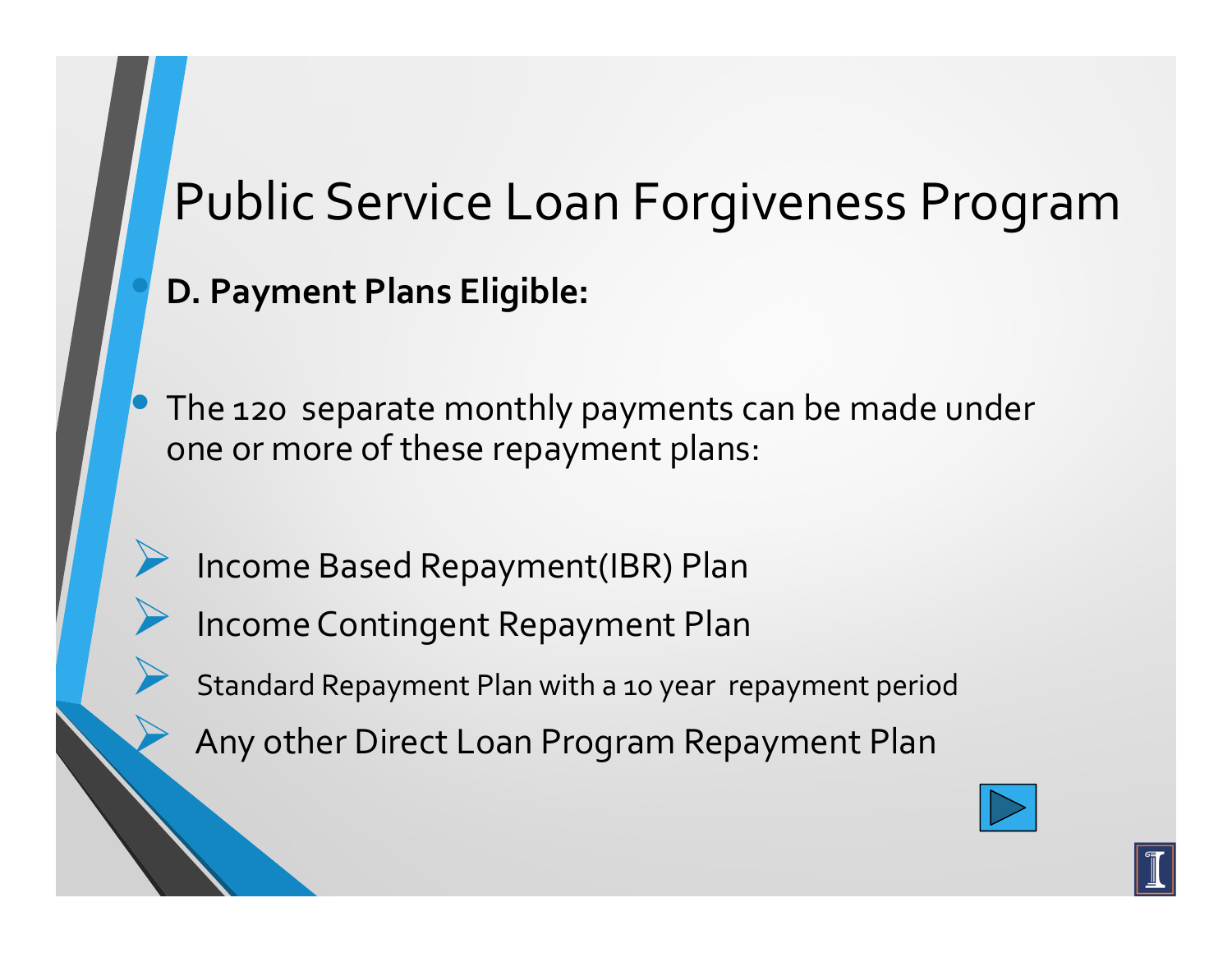#### **E. Keep Track of Employment that counts as you accrue the benefit**

 $\blacktriangleright$ U.S. Dept. of Education created the Employment Certification for Public Service Loan Forgiveness form and a process to monitor your progress towards the 120 installment payments

If This form allows the employer to certify employment while you are still working for that employer or shortly after leaving

-You can and must make the full payment even if switching employer. Check to see if there is a gap in employment between one employer and another will have any impact. You definitely can switch employers.

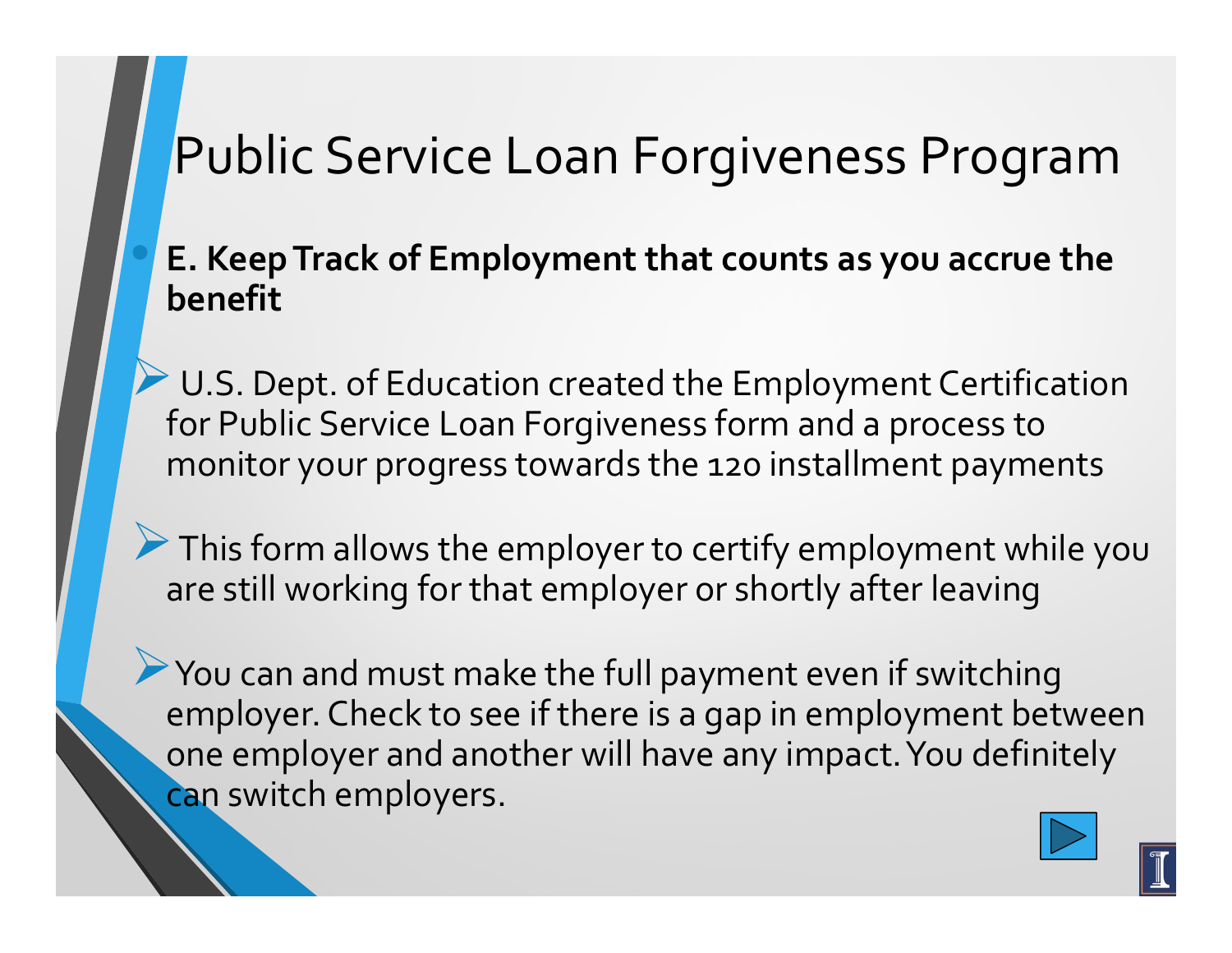#### **Major Benefit**

 $\bullet$ 

 $\blacktriangleright$ If you teach full time for 5 complete and consecutive academic year in certain elementary or secondary schools or educational service agencies that serve low-income families and meet other qualifications, a portion of your loans will be forgiven.

-You may be eligible for forgiveness of up to a combined total of \$17,500 on Direct Subsidized and Unsubsidized Loans and your Subsidized and Unsubsidized Stafford Loans or a portion of this amount if you do not qualify for the full repayment benefit in 5 years.

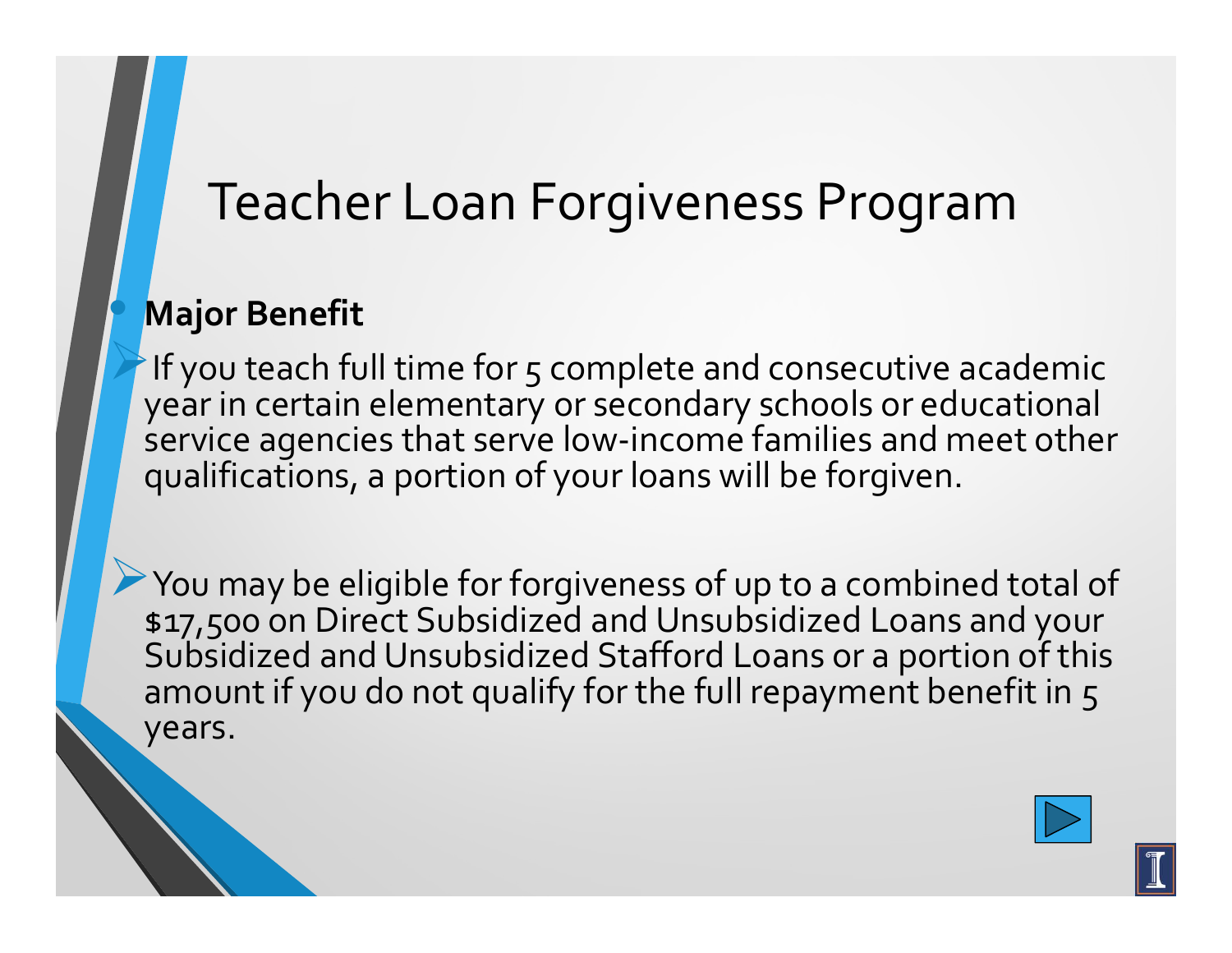#### $\bullet$ **A. Eligibility**

To be eligible you must have owed money or obtained a Direct Loan or Federal Family Education Loan(FFEL) after Oct. 1998

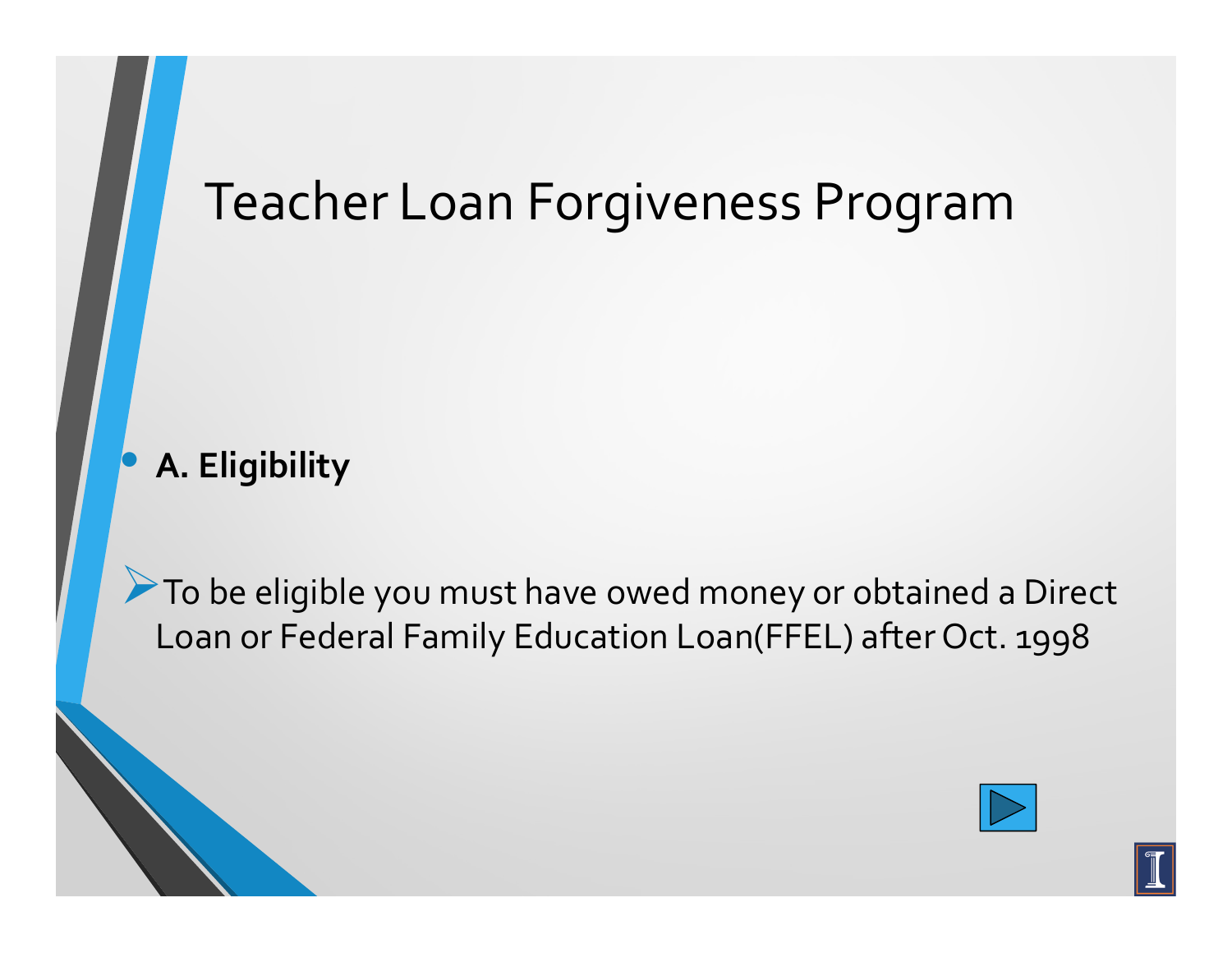**B.The loans for which you are seeking forgiveness must have been made before the end of 5 academic years of qualifying teaching service used for forgiveness of the loans.**

**•** 

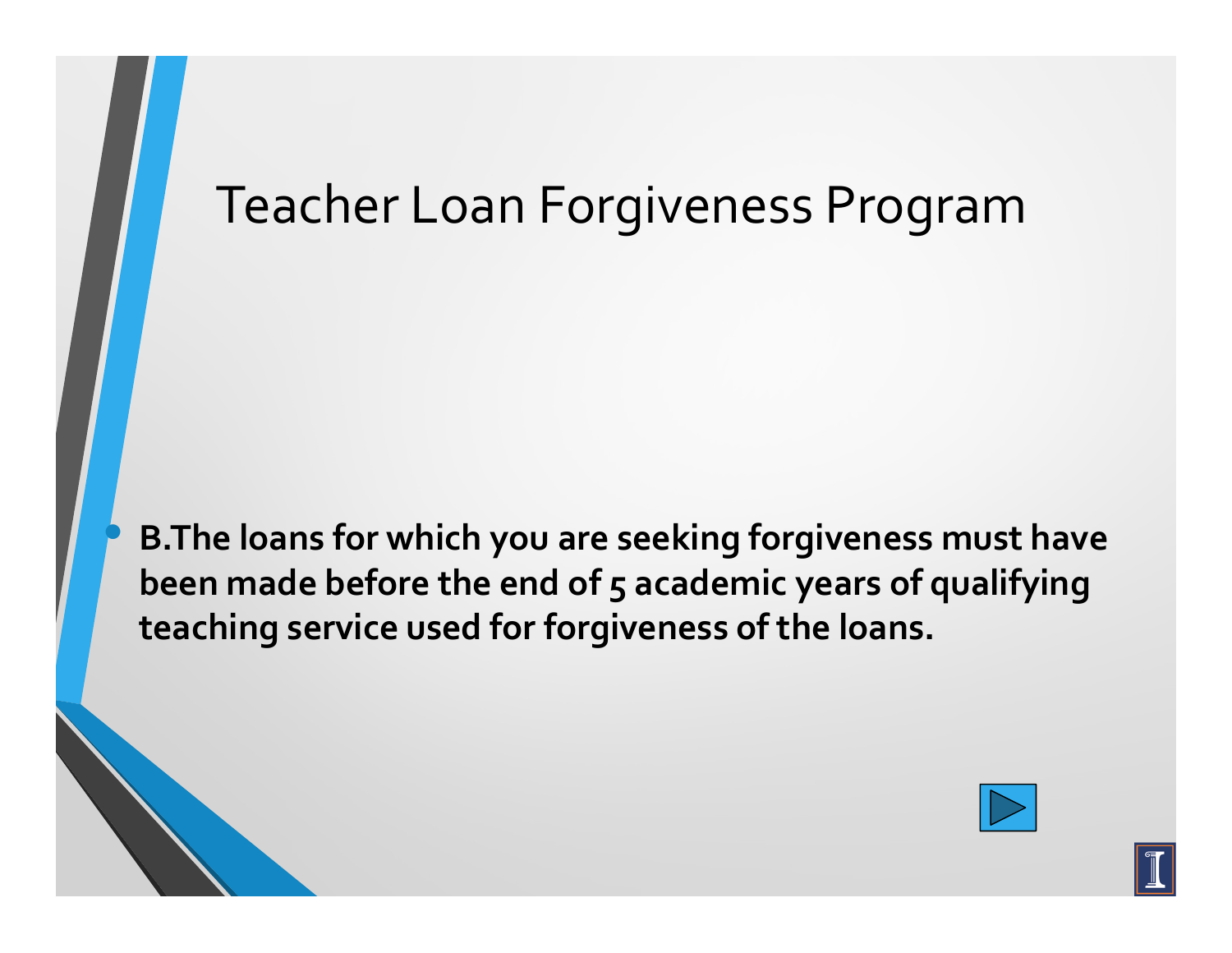$\bullet$  **C. Time spent teaching through AmeriCorps cannot be counted toward your 5 complete consecutive academic years and one teaching year has to be completed after 1998**

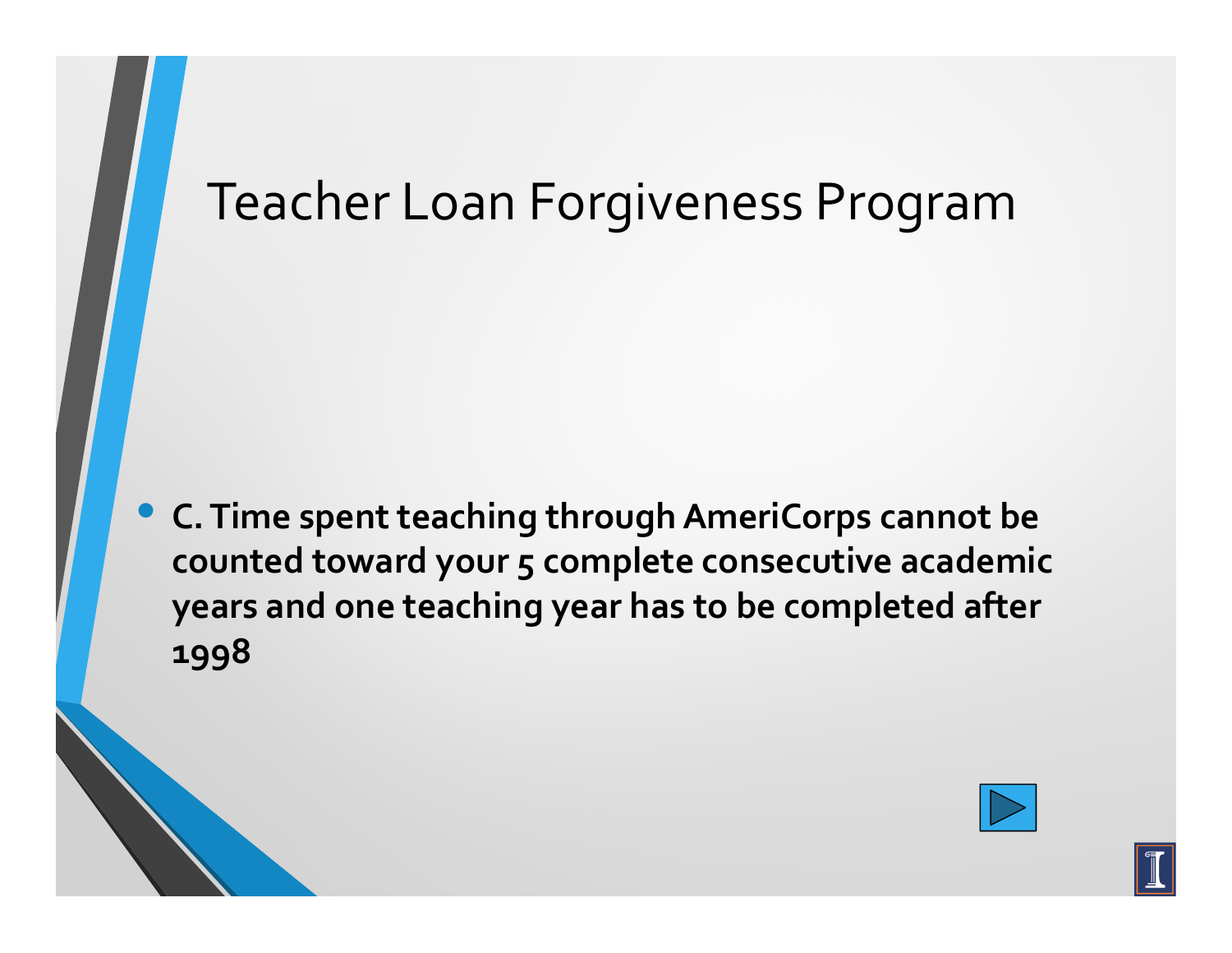**D. You must have been employed in an elementary or secondary school** that

Is in a School District that qualifies for funds under Title I of the elementary and Secondary Education Act of 1965

Has been selected by the U.S. Dept. of Education based on a determination that more that 30% of the school's total enrollment is made up of children who qualify of service provided under Title I

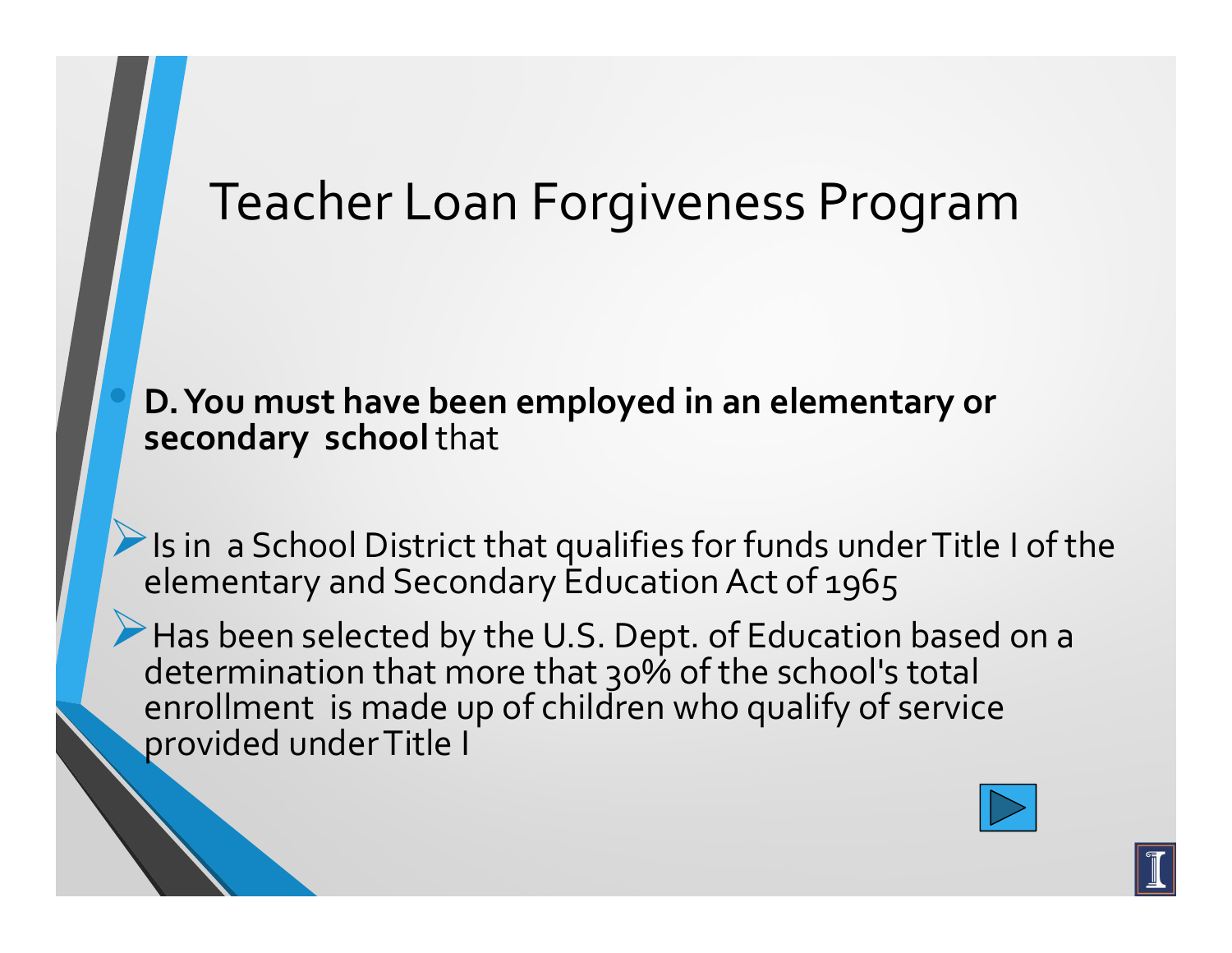$\blacktriangleright$ To find out if an elementary or secondary school is low-income check the U.S. Dept. of Education online database for the years you taught

 $\blacktriangleright$ If your school meets the requirements for one of your 5 years, but not for subsequent years, the subsequent years of teaching at the school may be counted toward the required 5 years of service.

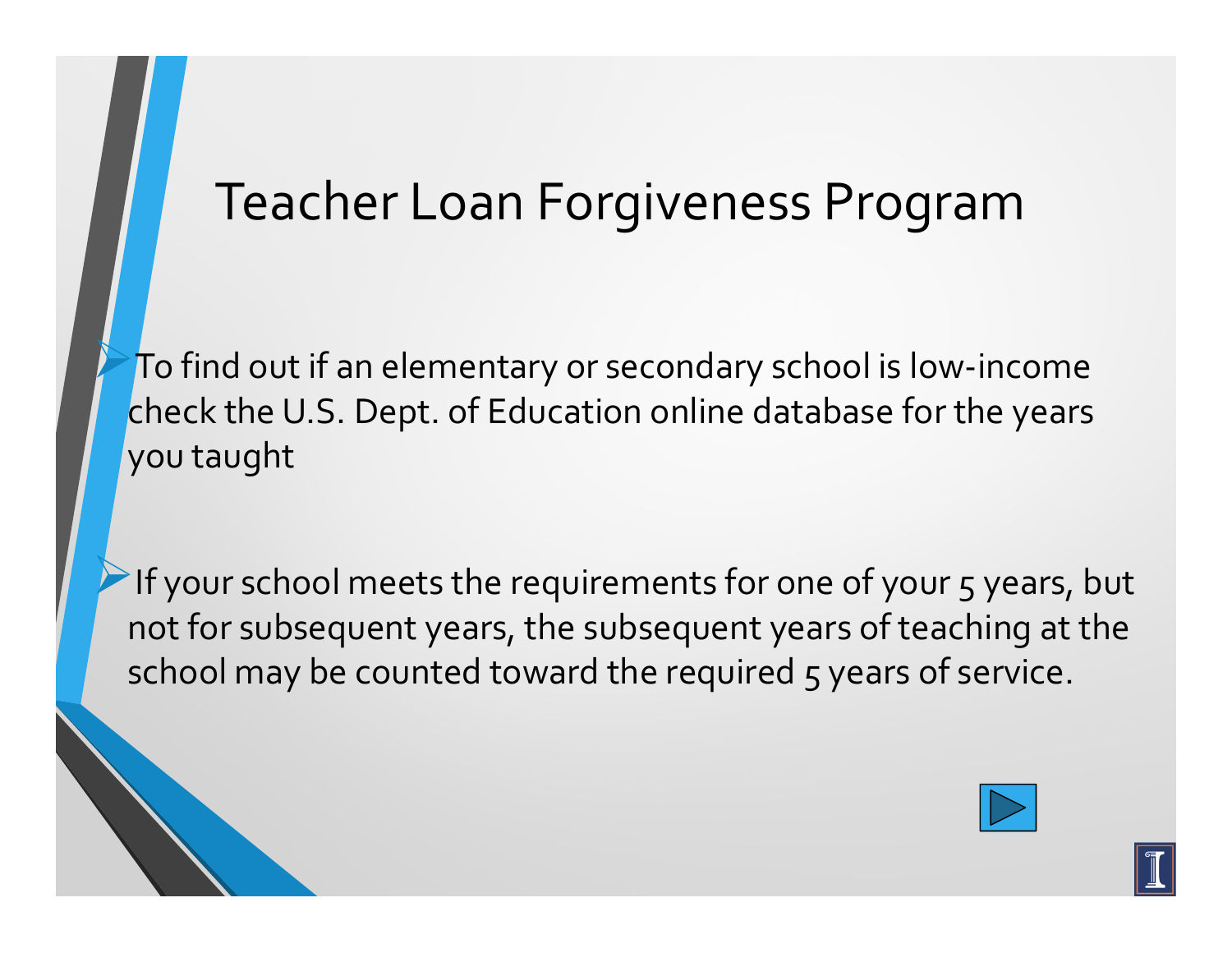#### **Complete Academic Year**

If you could not complete an academic year, it might still count if you completed 1/2 an academic year and the employer considers you to have fulfilled your contract for the academic year for remuneration purposes and you were unable to complete due to one of the stated conditions.

-Check http://www.nslds.gov. or http://www.studentaid.ed.gov

for the answer to most questions.

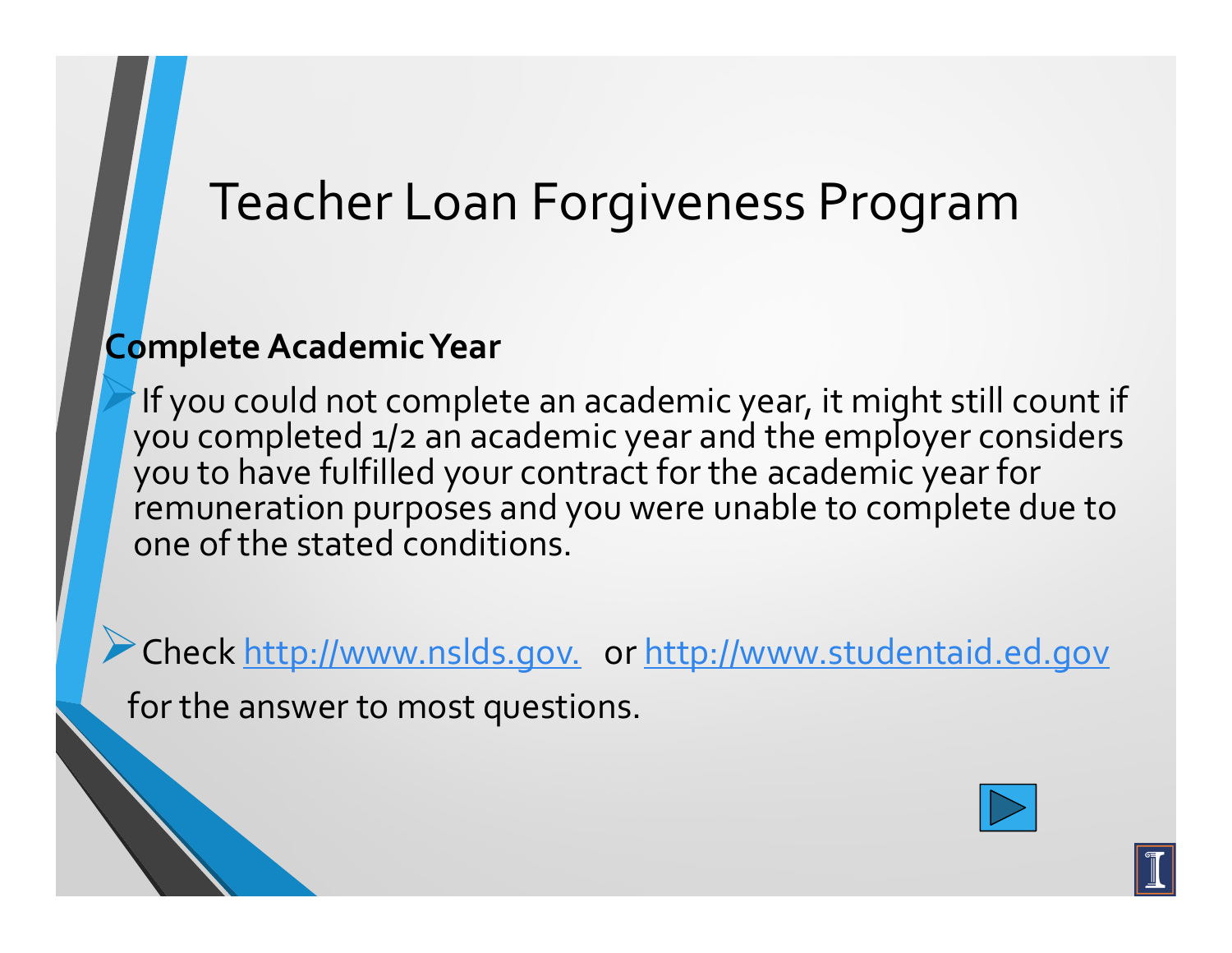#### Teacher Perkins Loan Cancellation Program

#### **Basic Benefit**

 $\blacktriangleright$ If you have Teacher Perkins Loans, you can have a percent of the Teacher Perkins loans cancelled for each year you work in a qualified position up to 100% of the loan balance.

You will not be reimbursed for loan payments made and you must first qualify for deferment of the Loan for these qualifying teaching services. Participating in this program is a reason for deferment but you must apply and be granted the deferment before you work will qualify.

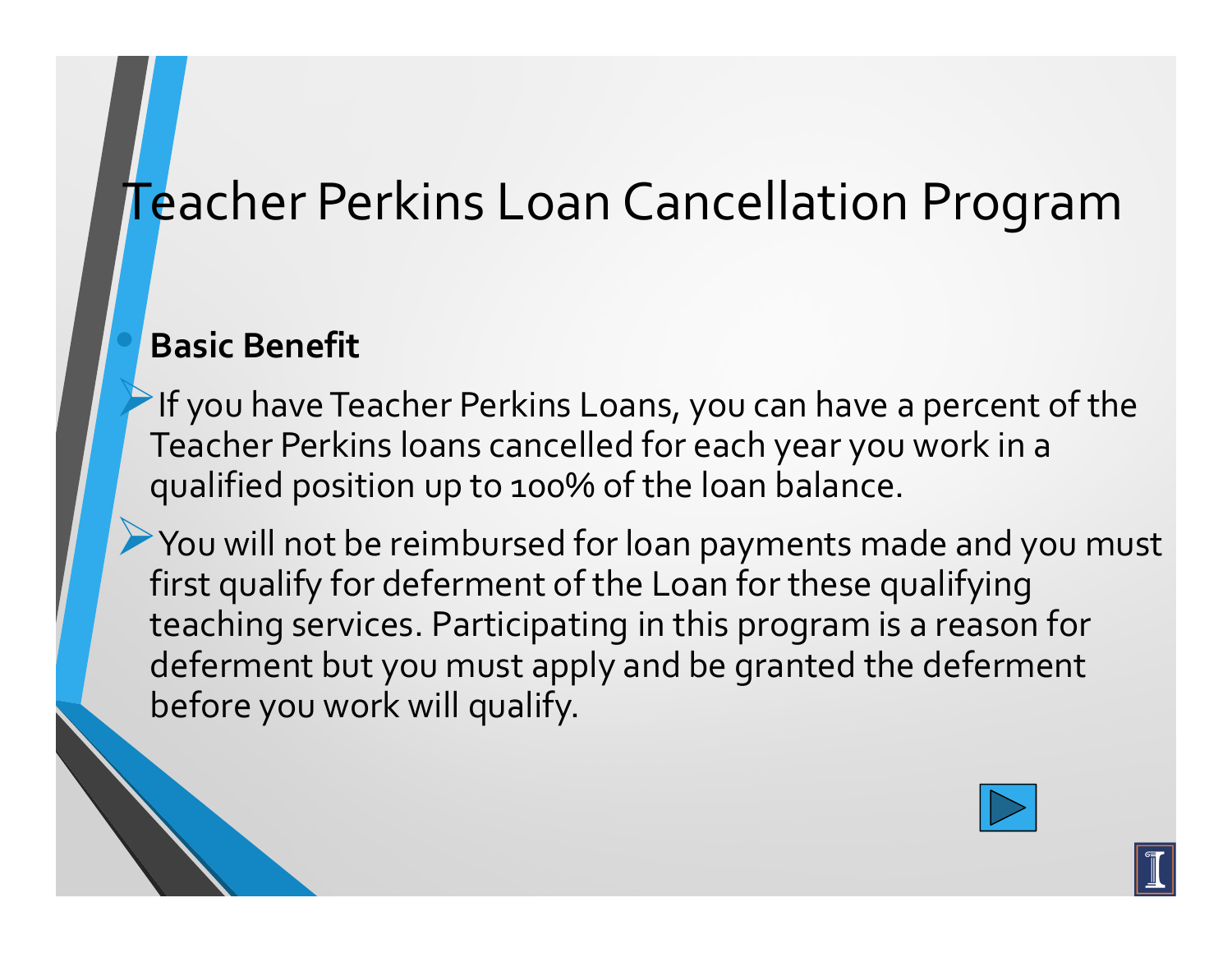#### Teacher Perkins Loan Cancellation Program

#### **Eligibility is based on duties not on job title.**

 $\bigodot$ 

- $\blacktriangleright$ You must be directly employed by the school system.
- $\blacktriangleright$ You do not need to be certified or licensed to receive cancellation benefits.
- -You must teach full-time for a full academic year or equivalent as defined by your school
- If working for a nonprofit school, must be providing elementary or secondary education as defined by state law.



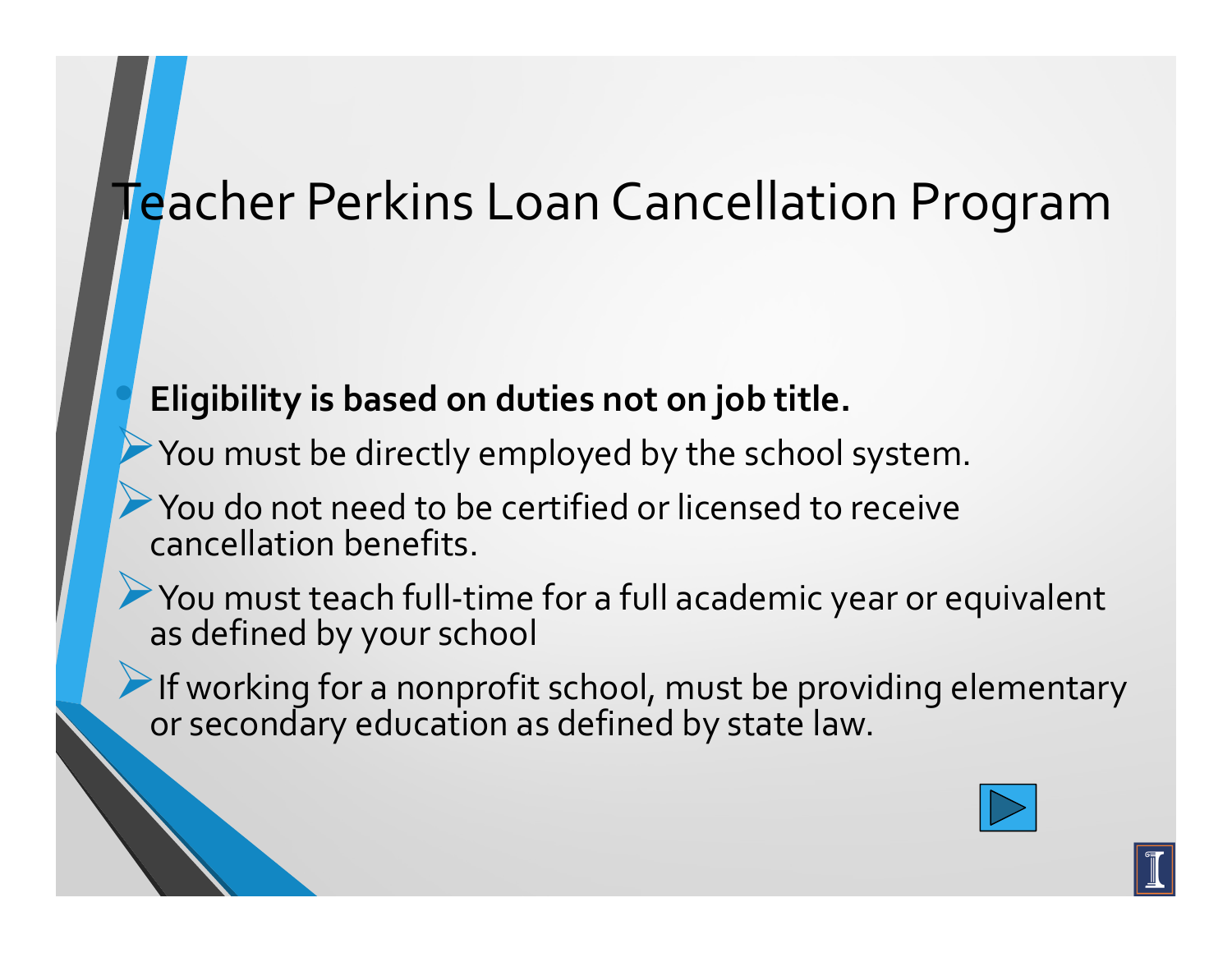#### Teacher Perkins Loan Cancellation Program

- The amount cancelled is : 15% for each of the first two years (total 30%);
- 20% for the third and fourth year(total 40%)
- $\bullet$ 30% cancelled for the fifth year

 $\bullet$ 

 $\bullet$  Cancellation includes cancellation of interest that accrued that year.

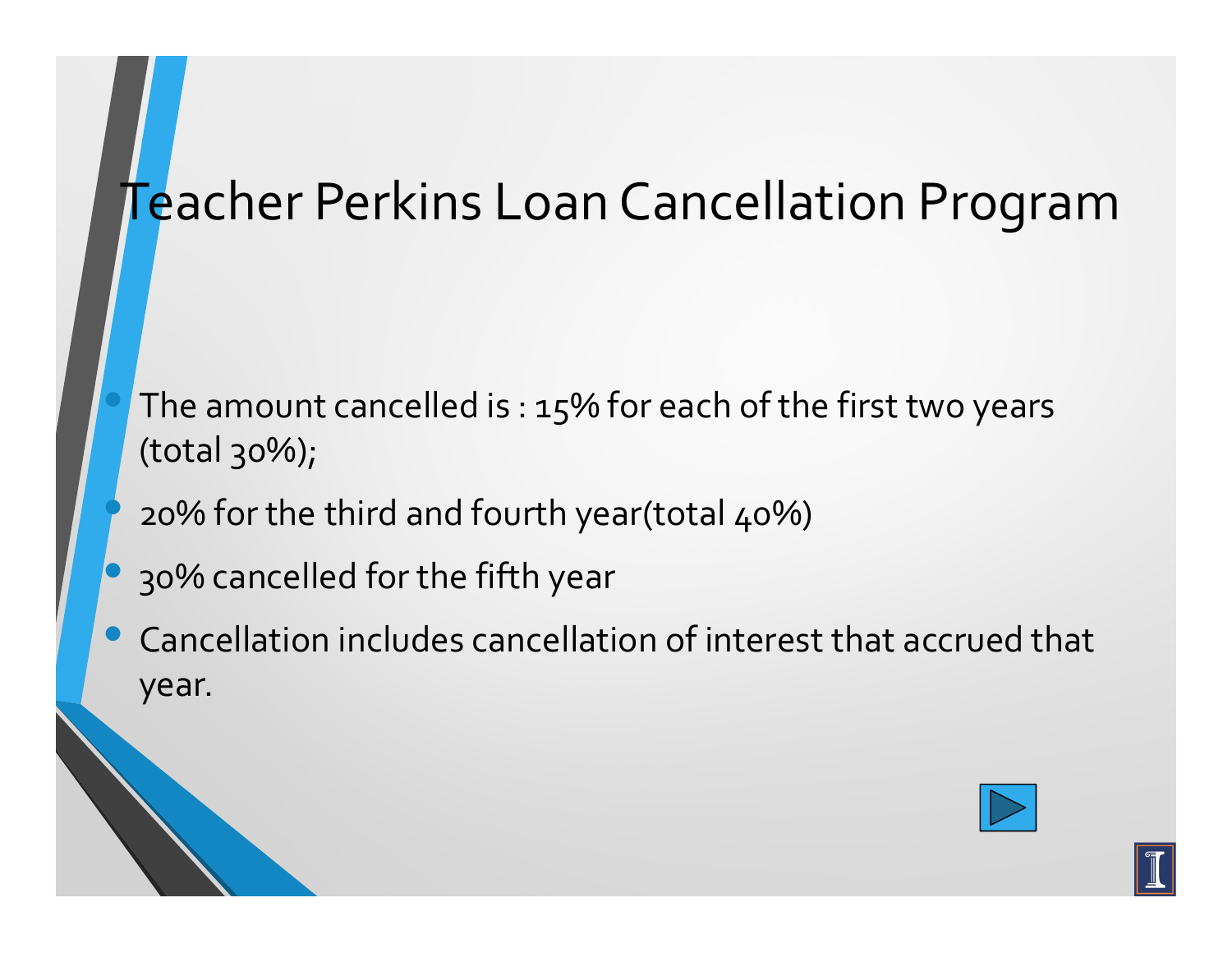#### Perkins Loan Cancellation and discharge

- If you serve in any of these agencies or occupations, you should check with the loan servicer of your school to see about whether they allow cancellation of a percentage of a Perkins loan you received through the school:
- $\bullet$ Volunteer in the Peace Corp /Vista / any ACTION program
- $\bullet$ Member of the U.S. armed forces
- $\bullet$ Nurse or medical technician
- $\bullet$ Law enforcement /corrections officer
- $\bullet$ Head Start worker
- $\bullet$ **•** Professional provider of early intervention services

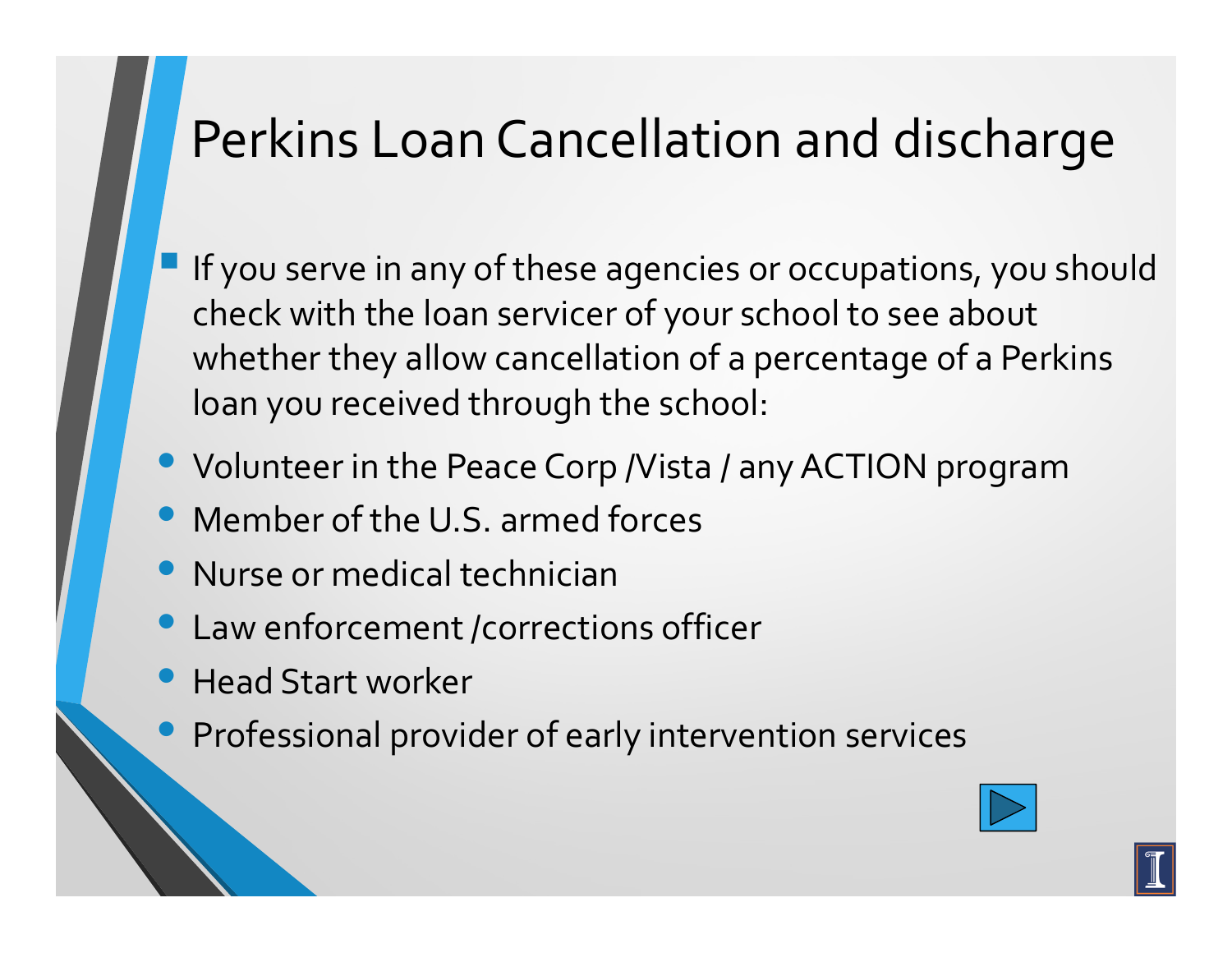This Presentation is based primarily on information available at the websites noted as of May 2014. Payment Plans and Programs and other options for repayment should be checked before you make any decision about your Individual Federal Student Loan Repayment Plan. These plans are often evaluated by Congress and subject to change.